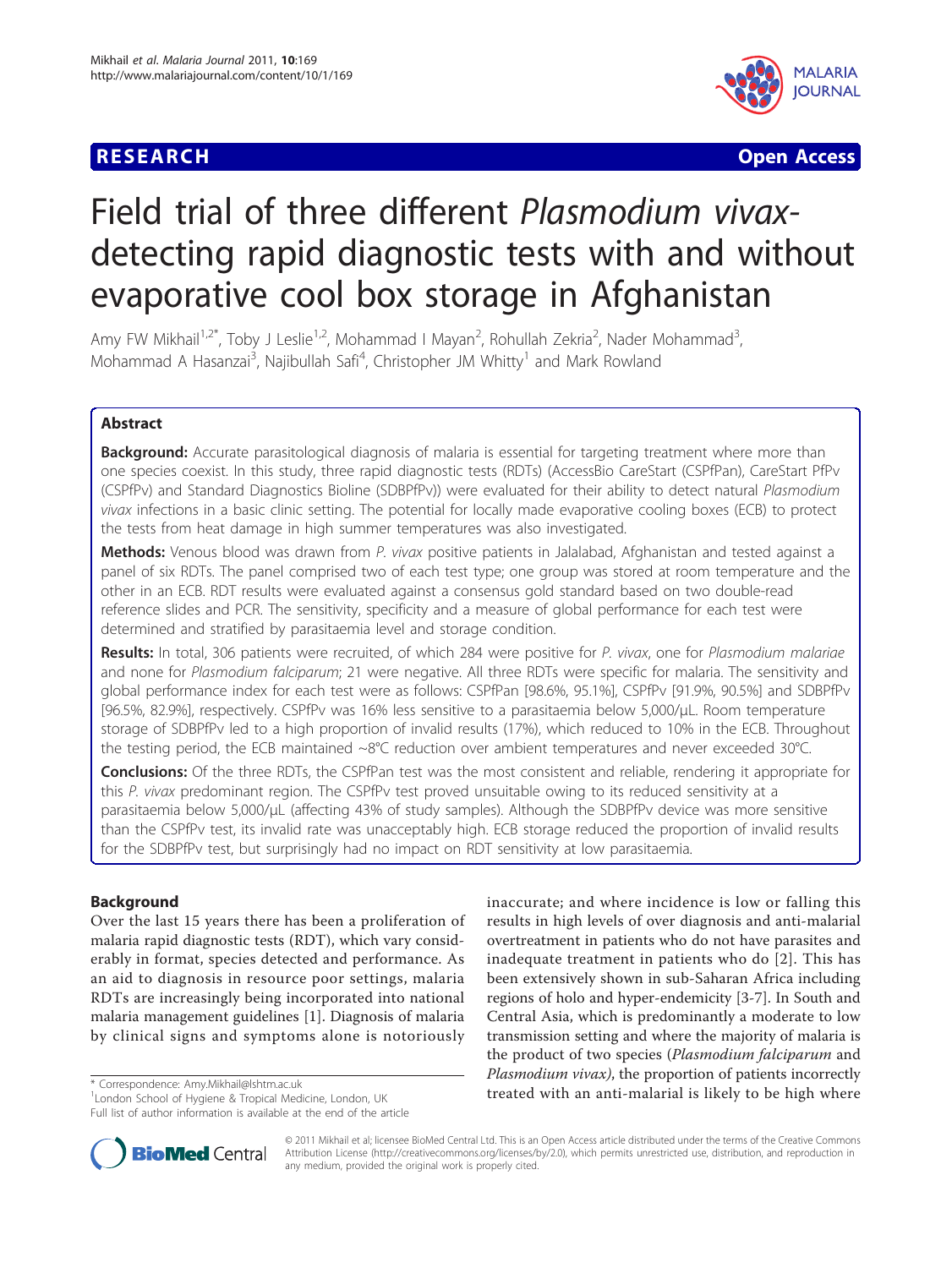laboratory diagnosis is available [[8,9\]](#page-13-0) and even higher where it is not [\[9](#page-13-0)]. The WHO Global Malaria Treatment Guidelines now recommend that all patients are treated on the basis of a laboratory-confirmed diagnosis [[1\]](#page-13-0).

RDT field trials undertaken in falciparum-predominant countries revealed five key operational issues with RDTs: (1) variation in quality between different manufacturers [[10\]](#page-13-0); (2) variation in quality from the same brand but between lots [[11\]](#page-13-0); (3) compromised performance of RDTs in field conditions due to heat and humidity exposure [[12](#page-13-0),[13\]](#page-13-0); (4) geographic variation in RDT parasite capture rate due to local variations in malaria target antigens [[14\]](#page-13-0) and (5) reduced RDT sensitivity in patients with low parasitaemia [[15](#page-13-0),[16\]](#page-13-0). The first two issues are related to manufacturing quality and are being addressed with the WHO/FIND malaria RDT evaluation programme [[17,18](#page-13-0)]; RDTs entering the programme are required to have reached ISO manufacturing standards and are tested under standardized conditions by FIND with banked and cultured samples. The programme is currently falciparum oriented because non-falciparum parasites are difficult to culture in vitro and at a global level, falciparum malaria constitutes the greater threat to patient morbidity and mortality.

Identifying species is important; in most areas of coendemic malaria, P. falciparum is resistant to chloroquine, which is still widely used to treat P. vivax. Mistreatment of P. falciparum with chloroquine virtually assures treatment failure, while treatment of *P. vivax* with more expensive artimesinin combination therapy (ACT) is effective [\[19](#page-14-0)], but wastes resources. Treating all undifferentiated fever as malaria (based on clinical signs) will lead to substantial wastage of drugs and misses potentially important nonmalarial causes of fever, for example invasive bacterial infections [[20](#page-14-0)]. Combination RDTs that can distinguish between *P. falciparum* and other species are increasingly favoured by national programmes in this region, principally because this distinction permits the restriction of expensive ACT to falciparum malaria alone, reduces the chance of treatment failure and improves treatment of non-malarial causes of fever. Other advantages include cost-effectiveness and improved ability to monitor disease trends. There is also increasing recognition of the capacity for P. vivax malaria to become clinically severe[[21](#page-14-0)-[23](#page-14-0)]. With over 70% of world's population in malaria endemic regions being at risk of P. vivax, this problem is far from trivial [\[24](#page-14-0),[25\]](#page-14-0). The ideal would be the universal deployment of effective point of care tests [[1](#page-13-0)] that can rapidly identify all human malaria species and effectively target treatment for malaria and non-malarial causes of fever.

This study was conducted in Afghanistan, where malaria is predominantly caused by P. vivax, with P. falciparum a minority cause of disease. The country is hypo-endemic, with transmission varying widely by geographical area and season [[26\]](#page-14-0). Most febrile illness is not caused by malaria, and most malaria is not caused by P. falciparum [[27\]](#page-14-0). Within the Afghan healthcare system, malaria is currently diagnosed either by microscopy, or by clinical symptoms and signs alone. Currently 40% of Afghanistan's Basic Health Centres (BHCs) lack laboratories capable of performing malaria microscopy. This presents difficulties in meeting the requirements of revised WHO Malaria Treatment Guidelines. In the health facilities that currently lack a microscopy laboratory, RDTs may be the appropriate alternative.

Despite the importance of the disease, relatively few studies have specifically examined the ability of RDTs to detect vivax malaria. Studies that have been undertaken in the field indicate that the sensitivity of a number of vivaxdetecting RDTs is greatly reduced at low parasitaemia [[15](#page-13-0),[28,29](#page-14-0)]. Laboratory-based analyses also demonstrate that Plasmodium lactate dehydrogenase (pLDH) detecting antibodies are particularly vulnerable to heat degradation above 30°C [[12,13\]](#page-13-0). Although only a proxy for variabletemperature field conditions, heat stability testing has thus far been typically conducted at FIND-certified reference laboratories, using incubators pre-set to four fixed temperatures. RDTs that have been stored in incubators between temperatures of 35 and 60°C for one month or more have shown either consistent performance throughout or reduced sensitivity to low parasitaemia after storage at the higher temperature (see [\[15](#page-13-0)[,30](#page-14-0)] for example). It is, therefore, likely that pLDH sensitivity is causally linked to both temperature and parasite levels.

The performance and suitability of selected vivaxdetecting RDTs under field conditions was investigated at the Malaria Reference Centre, Jalalabad, Afghanistan, with a focus on the practical challenges to vivax-predominant co-endemic regions: the diagnostic implications of heat-sensitive target antigens, the possibility of mitigating any heat damage with an appropriate technology that does not require electricity, and the impact of parasitaemia on the diagnostic accuracy of the tests.

#### Methods

The principal objective was to evaluate the performance of three types of malaria RDT capable of detecting both P. falciparum and P. vivax in a controlled operational setting. The sensitivity, specificity and a measure of global performance for each RDT were examined across a range of representative levels of P. vivax parasitaemia found amongst outpatients. As a secondary aim, an evaporative cooling device was evaluated for its capacity to maintain or improve RDT sensitivity to P. vivax when compared to RDTs stored at ambient Afghan summer temperatures (38 - 45°C). Finally, each RDT was assessed to determine whether its performance under standard field conditions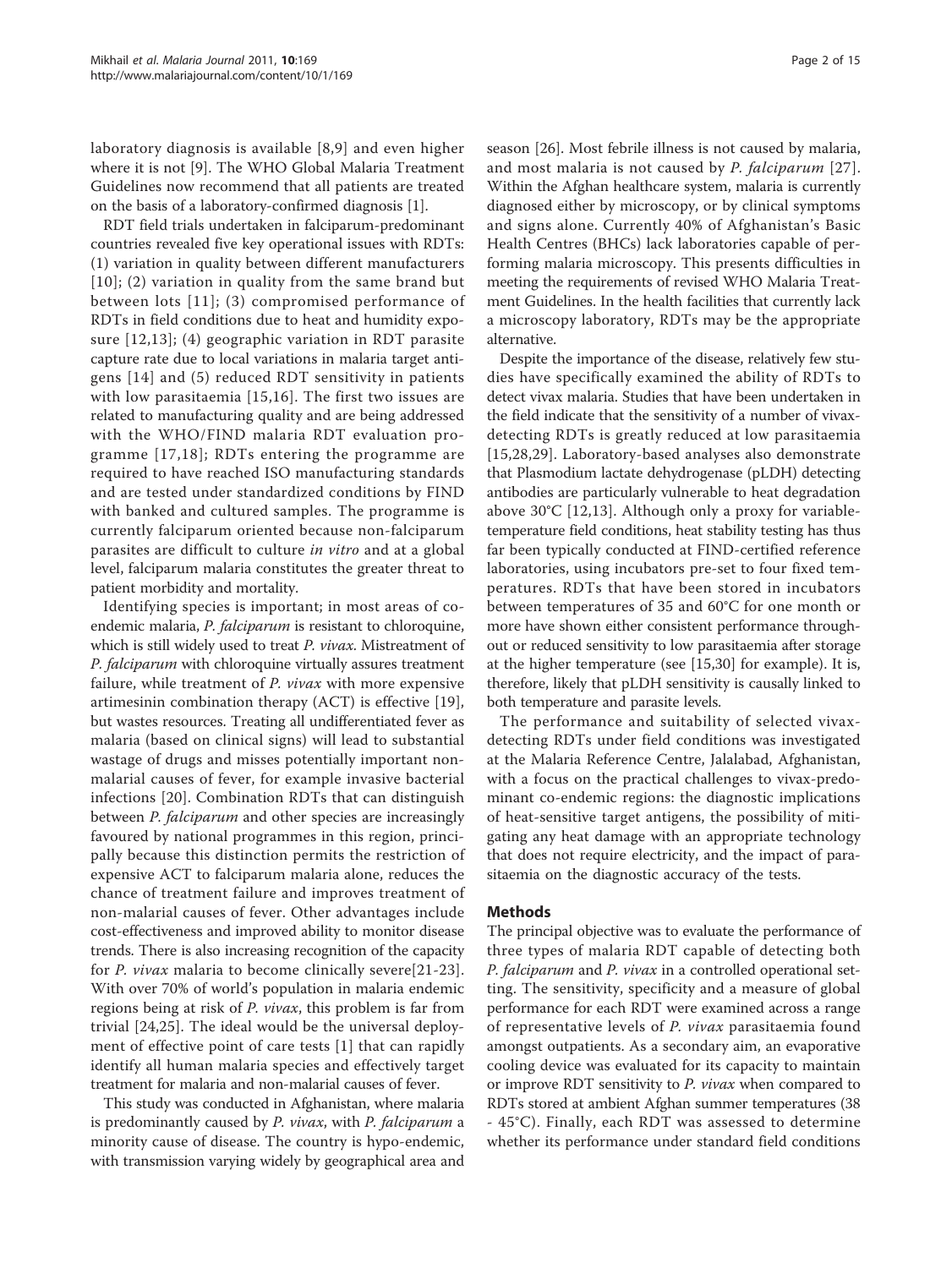met WHO requirements for use in national programmes (sensitivity and specificity > 95%).

#### Patient recruitment

Patients were recruited sequentially over a period of three months (June to August 2009) from seven outpatient facilities within a 5 km radius of the Malaria Reference Centre (MRC) in Jalalabad, where the evaluation of the rapid tests was conducted. The prevalence of vivax malaria amongst fever patients in the study area during the recruitment period was approximately 15%. Samples were kept in a cool box and transported to the MRC within two hours after collection from the patient. The panel of rapid tests were then conducted on the samples within 30 minutes of their arrival at the MRC.

Patients were recruited as "vivax positive" if they had a P. vivax positive clinic slide, as determined by the microscopists at each of the seven clinics during routine examination, while malaria negative patients were recruited on the basis of a negative clinic slide. In both cases, recruitment proceeded sequentially until the desired sample number for each group was reached. Approximately half of all the malaria cases selected with this protocol were children less than 10 years of age.

#### Malaria rapid diagnostic test selection

The types of RDT used in the study were selected according to the following criteria of suitability for local and/or regional deployment: (1) Antigen detecting; (2) Ability to detect P. falciparum via the P. falciparum-specific HRP2 antigen; (3) Ability to detect P. vivax; (4) Ability to discriminate between *P. falciparum* and *P. vivax*; (5) Ability to detect other malaria species, if possible; (6) Easy interpretation of results for both species; (7) Strong performance under heat stress (exposure to 45°C or higher); (8) Strong performance in round 1 of the WHO-FIND malaria RDT product testing programme (if included).

Based on these selection criteria, three tests were chosen for the study: (A) CareStart<sup>™</sup> 3-line Pf (HRP2) + Pan (pLDH) (Product no. G0131, AccessBio, New Jersey, USA); (B) CareStart<sup>™</sup> 3-line Pf (HRP2) + Pv (pv-LDH) (Product no. G0161, AccessBio, New Jersey, USA); and (C) Bioline™ 3-line Pf (HRP2) + Pv (pv-LDH) (Product no. 05FK80, lot no. RDT9004, Standard Diagnostics Inc., Kyonggi-do, Korea).

The CareStart PfPan test was included because it scored highly in the first round of the WHO-FIND evaluations [[17\]](#page-13-0). The study was conducted prior to the release of the round 2 evaluation results and the round 1 evaluation did not include any RDTs with vivax-specific test lines; however two models were included in this study because of the potential benefits of having a vivax-specific test line in a vivax-predominant area. The CareStart PfPv test was selected to determine if its performance would equal that

of the PfPan RDT made by the same company. The Standard Diagnostics (Bioline) test was selected because the model is becoming increasingly easy to access throughout Asia, but the test had not previously been evaluated in an operational setting.

The integrity of the tests used in this study was ensured in the following manner: The temperature during transport was not monitored, but manufacturers were requested to ship the tests in insulated packaging with ice packs, in order to mitigate against exposure to high temperatures during transport. A single lot of each test type was provided specifically for this analysis and the tests were delivered two months prior to the start of the study, with an additional 11 months of validity remaining before they would expire in each case. Transit time for the RDTs from the manufacturer to the study site was five days for Standard Diagnostics and three weeks for the AccessBio tests. All tests were stored in identical conditions in a cooled warehouse in Nangarhar until one month prior to the beginning of the study, whereupon half the tests of each model were transferred to a room temperature cupboard in the study clinic and the remaining half were transferred to an evaporative cooling box.

#### Cooling device selection criteria

Summer temperatures in Afghanistan can rise to over 45° C, exceeding the maximum storage temperatures for RDTs recommended by the manufacturers (30°C for AccessBio CareStart tests and 40°C for Standard Diagnostics Bioline). As most rural health centres do not have electricity, refrigerated storage or air conditioning is not an option. A locally appropriate cooling technology was therefore used. The target product profile for this technology was: (1) feasible to manufacture from local materials; (2) simple to install in clinics; (3) easy to maintain; (4) does not require electricity; (5) can maintain internal temperature below 30° C; and (6) remains effective up to an outside ambient temperature of 45°C and 75% relative humidity.

An evaporative cooling box adapted from designs tested by Bell and others in Cambodia [[31](#page-14-0)] was chosen for this study (Figure [1](#page-3-0)). Pre-study enquiries indicated that health centres would prefer a portable box to underground pits, since the latter would require quite significant building work and be potentially disruptive to the layout of the clinic. Evaporative coolers are appropriate technology storage solutions which do not require electricity or much maintenance to run. The system consists of an enclosed metal box (the storage space) with extended sides to form a tray on the top capable of holding water. The box is covered in hessian, with material wicks connecting the hessian cover to the water filled tray. Water transfers by capillary action via the wicks to the hessian cover. Water evaporates off the hessian cover, cooling the metal box and its contents.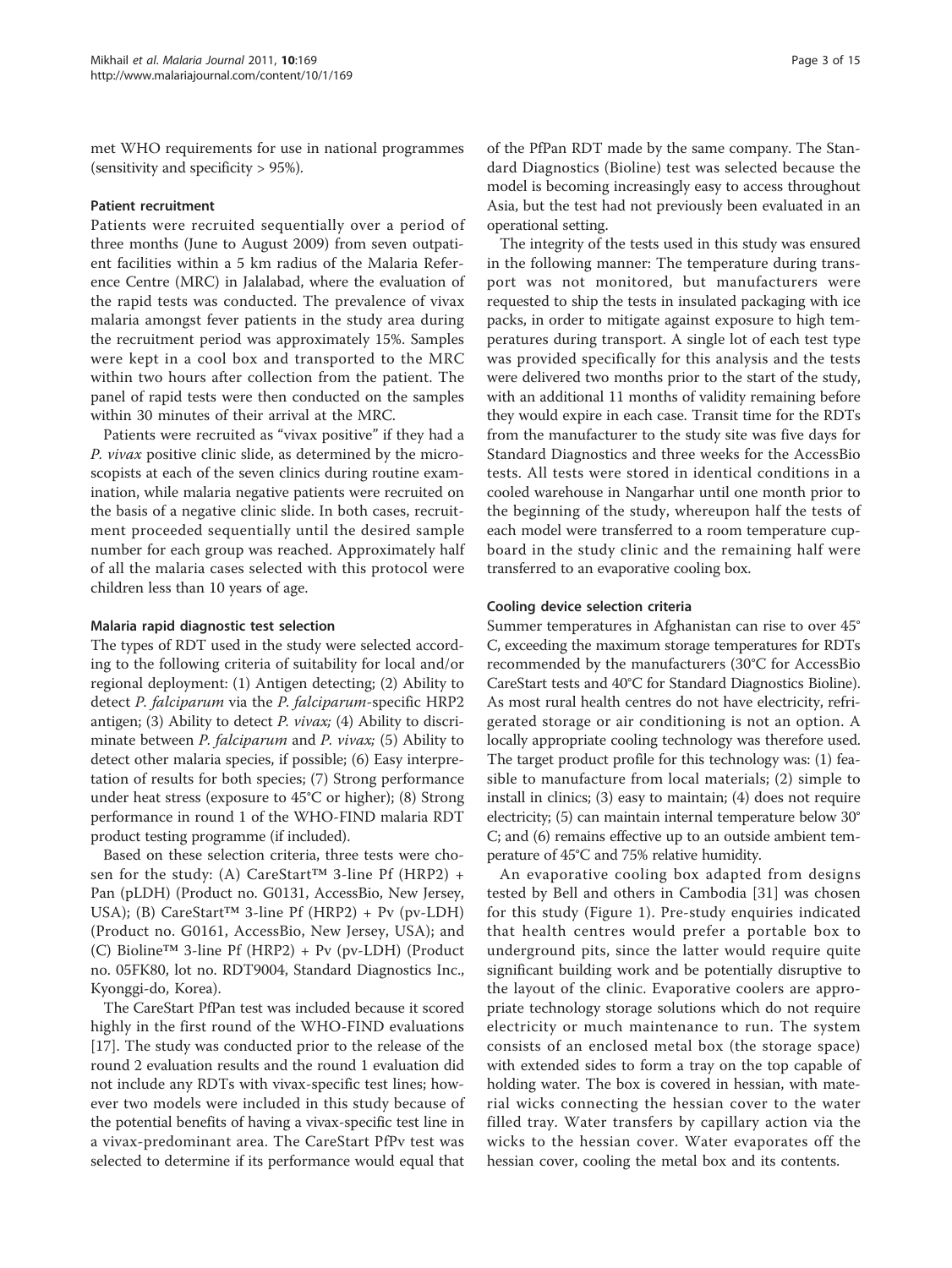<span id="page-3-0"></span>

Figure 1 Evaporative cooler box with drip tray.

The box was manufactured to the specifications of the investigators by a local metal worker from aluminium, with a tailored hessian covering at a cost of USD \$70 per unit. Unlike the Cambodian Cooler Box, wicks were tailored as a continuous extension to the hessian box covering, since this was found to improve the transfer of moisture from tray to box covering. Water in the upper tray was kept topped up to a predetermined mark. The performance of the prototype unit was evaluated prior to the start of the study by recording relative humidity and temperature inside and outside the box on an hourly basis for eight days. Thereafter, RDTs were stored in the evaporative cooler box and at room temperature for a minimum of one month prior to patient recruitment, resulting in a mean storage time in the study conditions of 2.5 months prior to use. The relative humidity and temperature within and outside the evaporative cooler box continued to be monitored throughout the study.

#### Sample size

Sample size was calculated using the package epicalc, which is a component of the statistical open software, R [[32\]](#page-14-0). The primary consideration for sample size was that it should be large enough to include patients with very low parasitaemia, since this has a known impact on RDT sensitivity. Parasitaemia less than 500 parasites per microliter can result in low sensitivity of pLDH based markers [[28\]](#page-14-0). Recent trials in Afghanistan [[33](#page-14-0)] show that 6-15% of vivax positive patients harbour < 500 asexual parasites/μL, and around half of patients have a parasitaemia < 5,000/μl (unpublished obs.).

Where studies have compared RDT accuracy at different levels of parasitaemia, the difference in sensitivity between different types of RDT at similarly low parasitaemia can be as little as 1% (SD Bioline vs. Optimal for Plasmodium vivax parasite densities less than 500/μL, [[28\]](#page-14-0)), 7% (SD Bioline vs. CareStart for Plasmodium falciparum [[34](#page-14-0)]), or as much as 20% (Vistapan vs. Paracheck for *P. falciparum* parasite densities less than  $100/\mu L$ [[16\]](#page-13-0)). The potential for each test to equal or exceed 95% sensitivity (WHO standard) at a typical low parasitaemia was the main outcome of this study; therefore the study was powered primarily to detect differences in sensitivity between low and high parasitaemia and between storage conditions, but not differences in sensitivity or specificity between tests.

A secondary consideration was the capacity of the RDTs to detect extremely low levels of parasitaemia in samples that were slide negative but PCR positive (i.e. where parasitaemia was below the detection limit of microscopy). Scant data exist on the proportion of false negative slides likely to be detected by PCR and it is difficult to generalize since this proportion depends on both the PCR method used, the quality of the blood films and the skill of the microscopist. An additional 20 clinic slide negative patients were recruited to examine this phenomenon.

To detect 6% hypo-parasitaemic patients (the proportion of the study population with parasitaemia less than  $500/\mu$ L) with 95% confidence and an alpha of 0.05, a sample size of 241 P. vivax positive patients was deemed necessary. This figure was increased to 280 to allow for exclusion of any records that had missing data. In addition, a minimum of 20 malaria slide negative patients would be recruited, resulting in a total target sample size of 300.

## Patient recruitment (inclusion and exclusion criteria)

Patients were recruited over a three month period, from June to August 2009.

Patients were included if they were over five years, had given informed consent to participate (or where guardians had given consent in the case of minors) and were diagnosed by the clinic microscopist as P. vivax positive (target sample size = 280) or malaria slide negative (target sample size  $= 20$ ).

Patients were excluded if they were anaemic (< 7 g/dL or equivalent clinical evidence), had any blood-based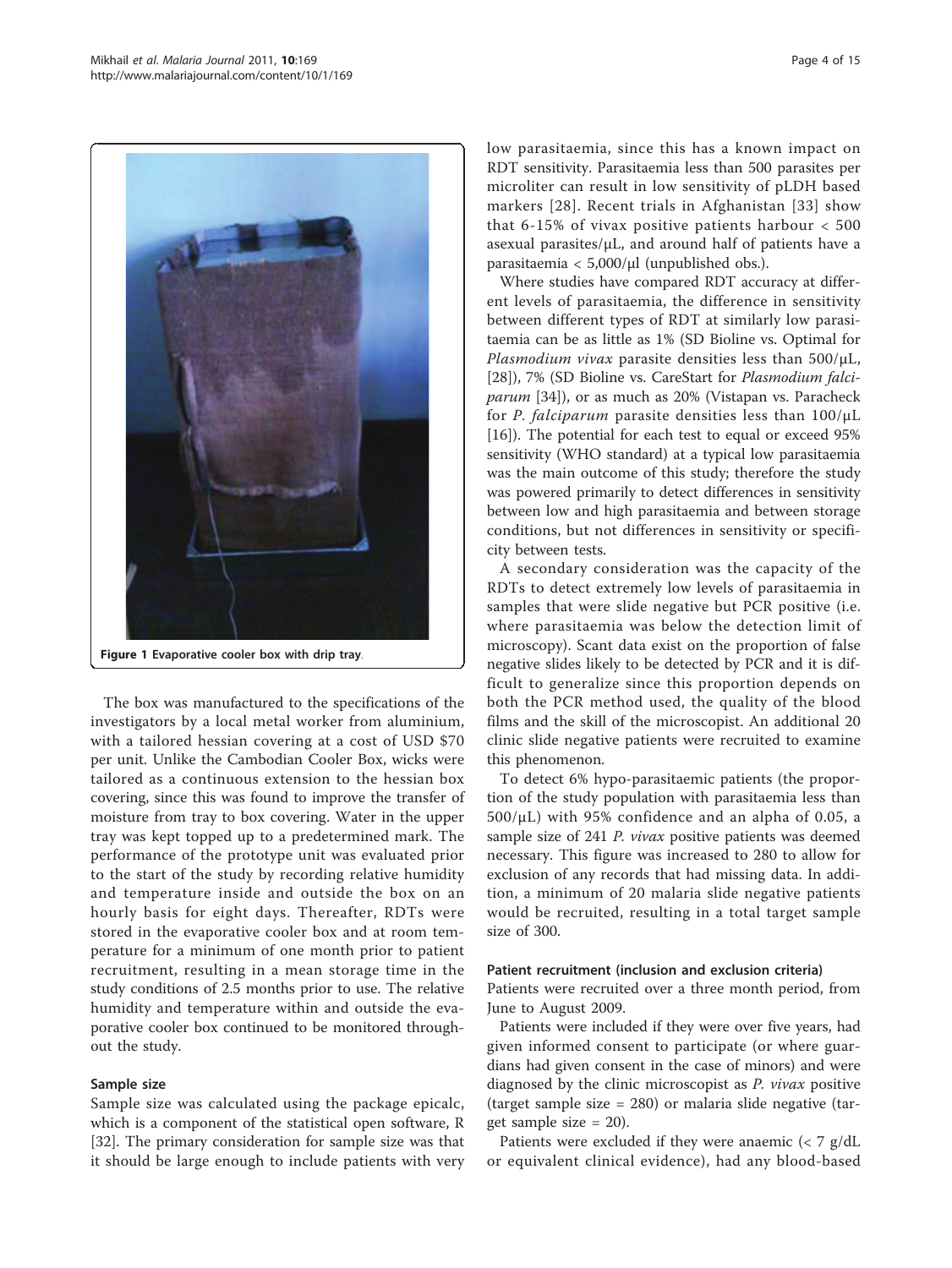condition which would render blood sample collection risky, or were suffering from severe malaria as defined by WHO criteria.

#### Sample collection and processing

Samples were collected from patients at participating clinics, as follows. After initial screening by the clinic microscopist, a further sample of blood was collected via finger prick to make a thick and thin reference slide. A venous blood sample of 3 mL was collected for the remainder of the tests, after which the patient's participation in the study was complete. Study diagnostic tests were not used in any treatment decision; patients were treated by the clinic doctor based on the results of the clinic slide and/or the clinician's judgment according to local guidelines. Venous blood samples were then transferred to the Malaria Reference Centre (within two hours of collection), where the remaining procedures were carried out. Approximately 10 μL of venous blood was spotted on to Whatman™ 3 MM chromatography paper (Whatman, USA), dried and stored for later processing by PCR. A second reference blood slide was made with venous blood and both slides were stained with 3% Giemsa and double-read blind to the other test results by two experienced microscopists in separate locations. Capillary and venous parasite counts were compared since the RDTs were tested on venous blood, but capillary blood is more typically used for both microscopy and rapid tests. Leukocyte counts were determined for each patient and used to calculate parasite counts per μL of whole blood in the thick film via standard methods [\[35\]](#page-14-0). A slide was declared negative if neither reference microscopist observed parasites after examination of at least 100 fields.

Finally, the six rapid tests (one stored at room temperature and one stored in an EC box for each model) were set out on a photographic panel (insert, Figure [2](#page-5-0)) and performed in each case according to the manufacturer's instructions. A plastic Pasteur pipette provided with the CareStart tests was used to transfer 5 μL of blood from the collection tube to the sample reception well on each test. For all CareStart tests, 2 drops of the relevant buffer were added to the buffer well; for the Bioline test, 4 drops of the provided buffer were added. Test results were read after 20 minutes. A quality control photograph was taken of each panel and later interpreted by one of the investigators (AFWM) who was blind to the original results. All laboratory results and patient data (age, sex and recruitment clinic) were recorded on pro-formas and double-entered blind into a Microsoft access database.

#### DNA extraction from filter paper blood spots

Crude DNA was extracted from filter paper blood spots as previously described [[36](#page-14-0)] but with the following minor

modifications: spots were first washed in 500 μL PCRgrade water. The spots were then incubated at 95°C for 30 minutes in 150 μL of an extraction buffer comprising a 1:3 dilution of Tris-EDTA buffer, pH8. The crude DNA extract was stored in a -20°C freezer until use.

#### Malaria confirmatory species identification PCR

PCR was performed on the crude DNA extracts as described by Mangold et al [[37\]](#page-14-0), with some adaptations to account for an alternative choice in kits and real time platform. Briefly, 5 μL of the crude DNA extract was added to 12.5 μL Absolute blue 2× SYBR green mastermix (ABgene, Surrey, UK), 5 μL nuclease free water and 2.5 μL of the consensus primer pair at a final concentration of 0.6 mM (Eurofins MWG Operon, Ebersberg, Germany). The reactions were transferred to an ABI 7300 real time PCR system with the following amplification programme: initial denaturation at 95°C for 15 minutes, followed by 40 cycles of 15 s at 94°C, 30 s at 50°C and extension for 30 s at 72°C. A dissociation curve was generated under the default ABI 7300 conditions. Species discrimination was achieved by determining the melting temperature peak of each sample relative to positive control peaks for P. falciparum (77.5 +/- 0.2°C), P. vivax (81.5 +/- 0.6°C), Plasmodium malariae (76.5 +/- 0.5°C), Plasmodium ovale curtisi (79.6  $+/-$  0.2°C) and Plasmodium ovale wallikeri (79.1  $+/-$ 0.2°C). Positive control DNA for each species was provided by C. Sutherland from the Malaria Reference Centre at the London School of Hygiene & Tropical Medicine.

#### Data analysis

Data was double-entered into a Microsoft Access database and cross-checked with the Epinfo<sup>®</sup> Data Compare module. Any discrepancies were corrected with reference to paper record forms. The dataset was analysed with the statistical software  $R^{\textcircled{\tiny{\textregistered}}}$  (version 2.10.1) and Stata<sup>TM</sup> (version 8.2). A Wilcoxon signed-rank test was performed to determine if parasite levels in capillary and venous blood were different, while the level of agreement between pairs of reference results (two microscopy reads and PCR) was determined by Kappa values.

The sensitivity, specificity and global performance index of each RDT were determined using consensus reference results as the gold standard. The consensus standard was derived from both reference microscopy and PCR results without designating any single method as superior to the others, in a similar manner to that described by Boonma and colleagues [\[38](#page-14-0)]. A positive result from at least two of the three reference variables was scored as positive in the consensus variable and only samples that had negative results in all three reference variables were scored as negative. Samples for which only one reference result was positive were subjected to repeat microscopic examinations or PCR and the result generated was used as a tie-breaker.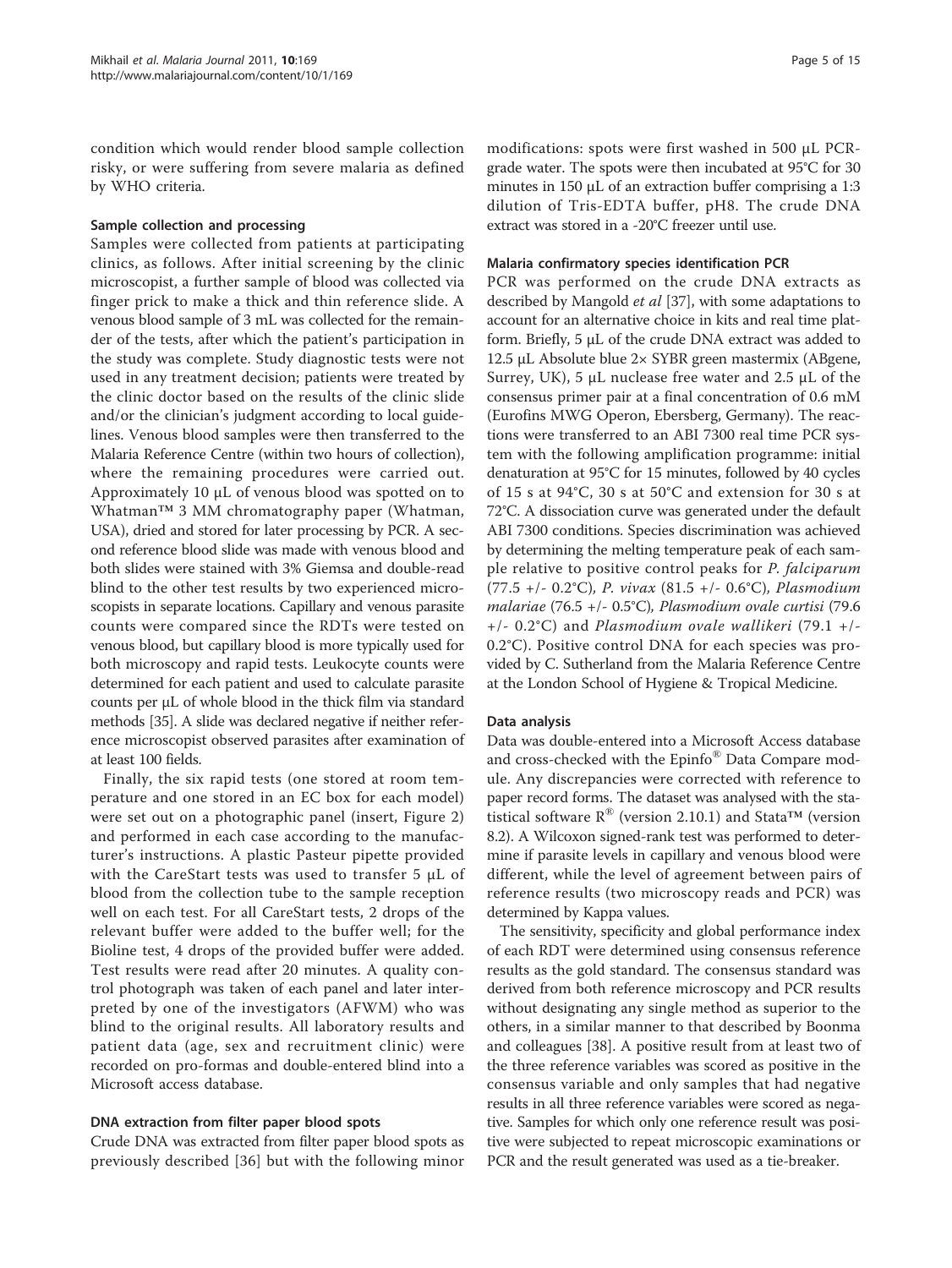<span id="page-5-0"></span>

As the RDTs investigated in this study were being considered for national deployment, a composite measure of global test performance was calculated, whereby in addition to separate indicators of performance such as sensitivity and specificity, the tests could also be compared with a single score. The global performance index (GPI) for each RDT was determined by expressing the number of true test results (both true positive and true negative) as a proportion of the total tested, thus incorporating sensitivity, specificity and the invalid rate in one unit. For the purposes of this calculation, invalid test results were not scored as true results but were included in the denominator (total tested). The three components were not differentially weighted in the formula as it was considered that each measure would be of equal importance to a national programme, albeit for different reasons.

Appropriate statistical tests of significance were used for the main outcomes; specifically, McNemar's statistic was used to compare the global performance index between tests stored in evaporative coolers and at room temperature and Fisher's exact test was used to determine the significance of parasite level effects on the global performance index of the RDTs.

## Ethics review

This study was approved by the Institutional Review Board of the Ministry of Public Health, Kabul,

Afghanistan (IRB) and the ethics committee at the London School of Hygiene and Tropical Medicine. All participants or their guardians gave written informed consent. The study was designed and performed in compliance with Standards for Reporting of Diagnostic Accuracy Studies (STARD) guidelines [[39\]](#page-14-0).

#### Results

In total, 306 patients were recruited. Of the 26 samples with a malaria negative slide at recruitment, 21 were confirmed as negative, but four were later determined to be infected with P. vivax and one with P. malariae according to the consensus reference standard (Figure 2). Of the 280 samples with a vivax positive slide at recruitment, all were confirmed to be infected with P. vivax. Seventeen records were excluded from parasite level analysis due to missing reference microscopy results. RDT results were scored as true positive, true negative, false positive, false negative or invalid according to the consensus gold standard (Table [1](#page-6-0)) and these groupings were used for all subsequent calculations.

## Performance of the evaporative cooler box

The evaporative cooler was examined for its capacity to protect tests, defined as the ability of the box to maintain an internal temperature of less than 30°C, when the ambient temperature is above 30°C. Initially, temperature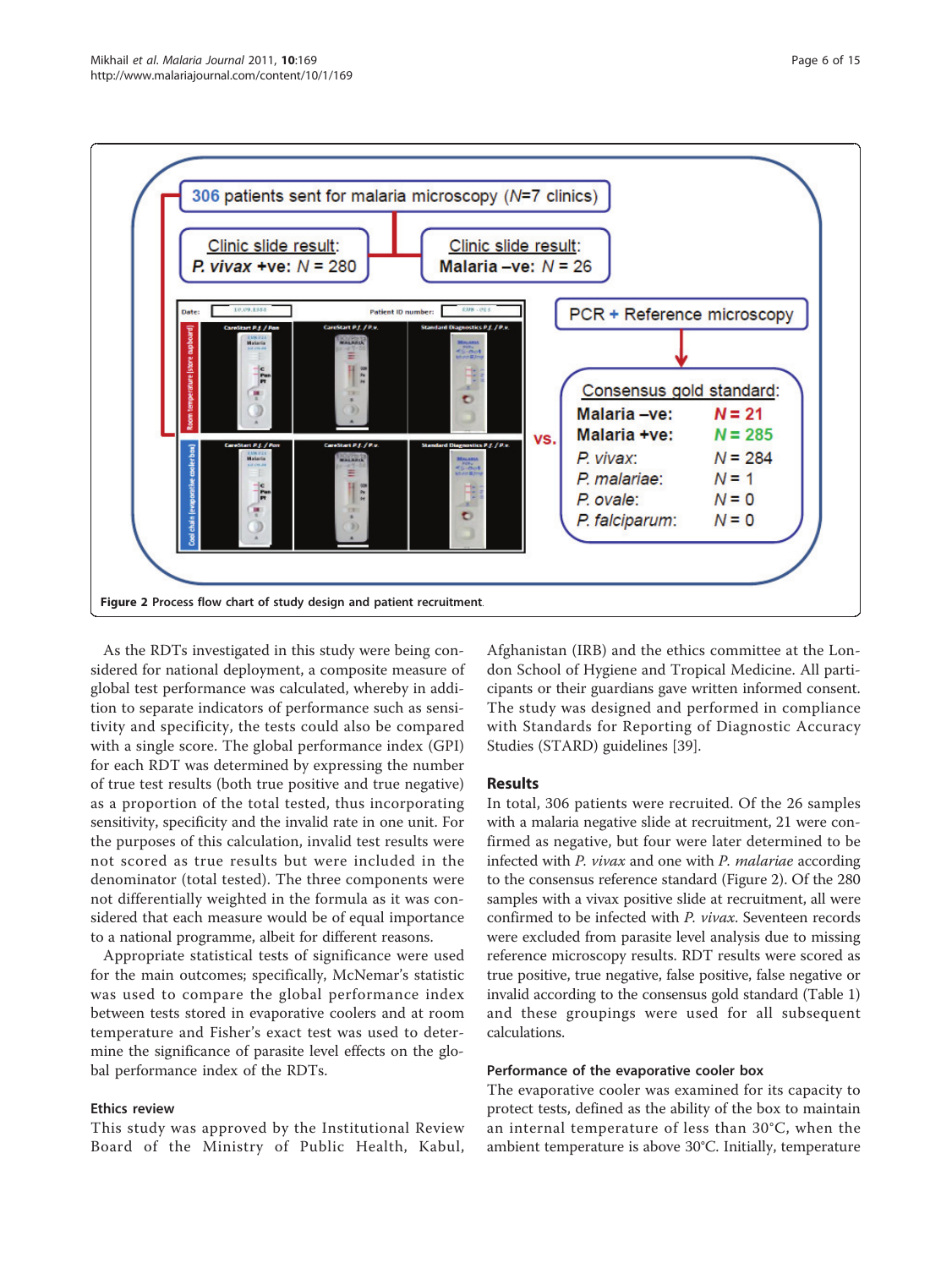<span id="page-6-0"></span>differentials and relative humidity were assessed over an eight-day period prior to the start of the study. The box was placed in a typical un-cooled room inside the study clinic. Ambient temperature in the room ranged from 30 to 33°C, whereas temperature inside the EC box ranged from 20 to 26°C. Thereafter, temperature differentials in relation to relative humidity were continuously monitored during clinic hours (from eight in the morning until two in the afternoon) for the duration of the study (Figure [3\)](#page-7-0). Temperature inside the box varied over a wider range than ambient temperature in the room and this was positively correlated with relative humidity ( $\mathbb{R}^2$  = 0.8,  $P =$  < 0.0001). Despite this variation, EC box temperature remained significantly lower than room temperature at all times; the average temperature differential was 8°C and ranged from 4 to 14°C. The highest ambient temperature (37 $^{\circ}$ C) was recorded mid-study on 8<sup>th</sup> July, at which time the corresponding temperature in the EC box was 23°C.

## Quality of the reference standard

RDT results were compared with a consensus gold standard, comprising the consensus result between two reference microscopy reads and the PCR result. The quality of each component in the gold standard was first verified by calculating the level of concordance and resultant kappa values for each pair of results. The two microscopy reads for both capillary and venous blood slides demonstrated high levels of agreement (98.98% and 98.96% respectively, with a kappa value of 0.93 in both cases). The level of concordance between each reference microscopy read and PCR results were lower (97%, with a kappa value of 0.85 and 6 non-concordant results in all four cases). The majority of non-concordant results (5/6) were from reference slides scored as negative that had a positive PCR result and presumably had sub-microscopic parasitaemia. The remaining sample (NHD\_017) was positive for P. vivax on all four reference slides and all 6 rapid tests, but repeatedly Plasmodium negative by Mangold PCR. This sample was re-tested with three alternative PCR assays (Snounou nested PCR [[40\]](#page-14-0), Shokoples taqman PCR [\[41](#page-14-0)] and the Sharp taqman assay for detection of P. vivax [[42](#page-14-0)]) by the malaria reference centre at the London

Table 1 Numerical summary of results<sup>\$</sup>

School of Hygiene and Tropical Medicine; all three assays performed at the London School were also positive for P. vivax. PCR inhibition was identified as the likely reason for discordant results for this sample, since a crude extraction method was employed in Kabul that may not have been sufficient to remove all inhibitors, whereas a more robust Chelex resin extraction technique was used for the PCRs performed in London.

## Impact of blood source on parasite levels

To minimize discomfort for the patients, a single venous blood sample was collected from each donor and employed to evaluate the performance of the six rapid tests. Given that the more typical blood source for rapid tests is capillary, both capillary and venous blood slides were made for each patient and parasitaemia ranges from the two sources were compared with a Wilcoxon signed rank test. The analysis revealed a moderately significant difference between the two blood sources in one direction ( $P = 0.0059$ ); parasitaemia levels were slightly higher in capillary blood than venous blood. Importantly, the venous blood used to evaluate the RDTs also had lower minimum parasitaemia levels than capillary blood (26 versus 175 asexual parasites/μL, respectively).

#### Overall performance of RDTs

Both traditional comparative indicators for diagnostic tests (sensitivity and, specificity) and a composite measure of performance (the global performance index) were used in this study. With the caveat that only vivax positive and a small number of malaria negative samples were used, all three models of RDT demonstrated 100% specificity (95% CI 84-100). However, sensitivity and the global performance index differed between test models (table [2\)](#page-7-0). The CareStart Pf/Pan test had the highest sensitivity (98.5%) followed by the Bioline Pf/Pv test (96.5%) while the CareStart Pf/Pv test was the least sensitive (91.9%).

When the rapid tests were compared by their global performance index, the CareStart Pf/Pan RDT maintained its lead position (GPI 95%) followed by the CareStart Pf/Pv test (GPI 91%) and the Bioline Pf/Pv test

| RDT type             | <b>Condition</b> | True $+ve$ | True -ve | False +ve | False -ve | <b>Invalid</b> |
|----------------------|------------------|------------|----------|-----------|-----------|----------------|
| CareStart Pf/Pan     | Room temp        | 271        | 19       |           |           |                |
|                      | Cool chain       | 275        | 19       |           |           |                |
| CareStart Pf/Pv      | Room temp        | 258        | 20       |           |           |                |
|                      | Cool chain       | 258        | 20       |           |           | 6              |
| <b>Bioline Pf/Pv</b> | Room temp        | 223        | 19       |           | 10        | 54             |
|                      | Cool chain       | 249        | 18       |           |           | 32             |

\$ Designation by comparison with consensus gold standard, for 306 samples.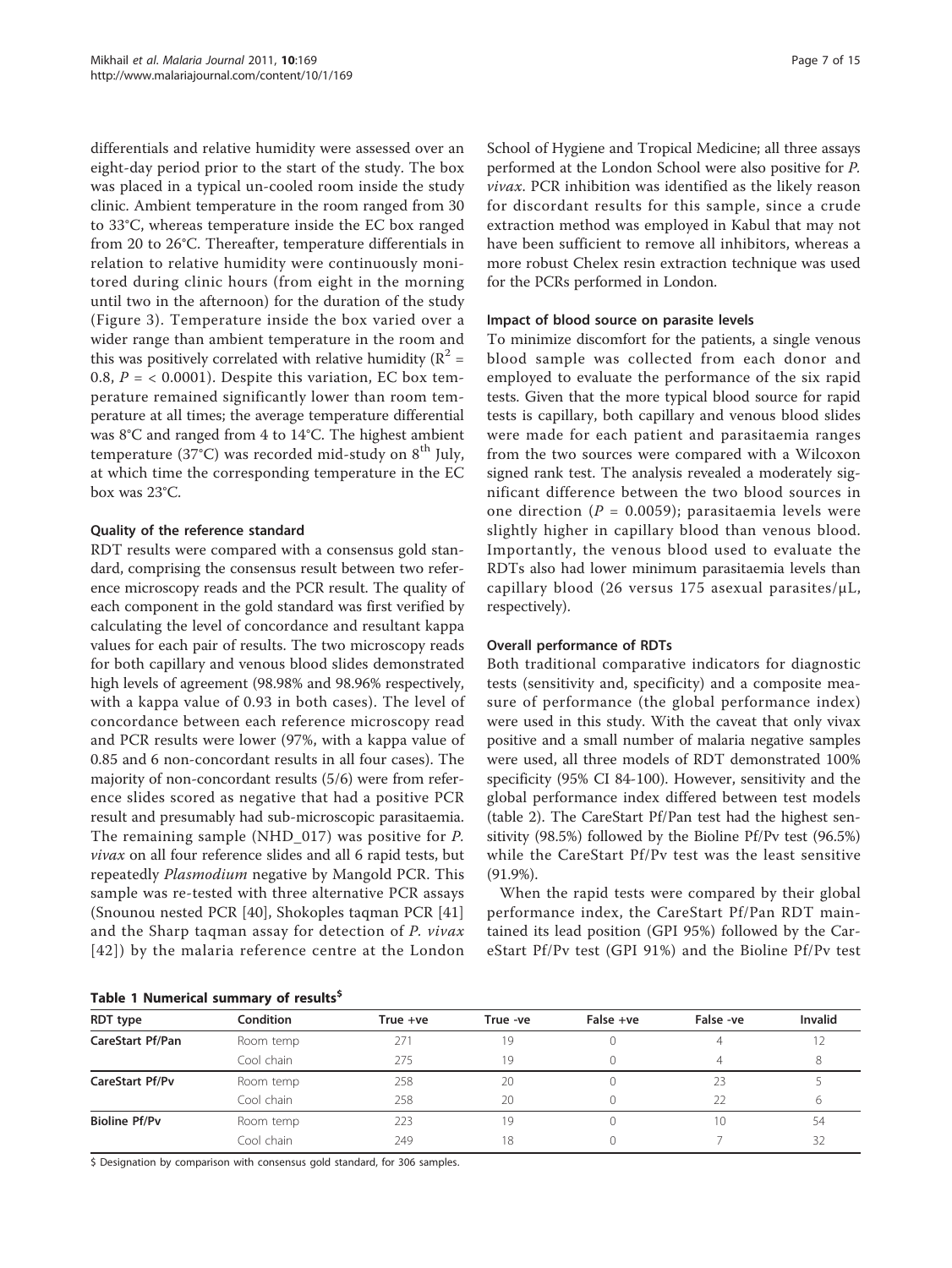<span id="page-7-0"></span>

(GPI 83%). The lower GPI of the Bioline RDT was attributable to the high number of invalid test results in this model (Figure [4](#page-8-0)).

## Impact of EC box storage on the global performance index

There were no significant differences in sensitivity between storage conditions for any of the three RDT models (Table 2). However, the global performance index for the Bioline test was significantly higher ( $P <$ 0.001) in the group stored in the EC box than for those stored at room temperature. This difference was

Table 2 Global performance index and sensitivity of RDTs for P. vivax

| RDT name Storage |           |                    | GPI <sup>5</sup> (% [95% CI]) Sensitivity (% [95% CI]) |
|------------------|-----------|--------------------|--------------------------------------------------------|
| CS Pf/Pan        | Overall   | 95.1 [92.7 - 97.5] | 98.6 [97.2 - 99.9]                                     |
|                  | Room temp | 94.4 [91.9 - 97.0] | 98.5 [97.2 - 99.9]                                     |
|                  | EC box    | 95.8 [93.5 - 98.0] | 98.6 [97.2 - 99.9]                                     |
| CS Pf/Pv         | Overall   | 90.5 [87.2 - 93.8] | 91.9 [88.9 - 95.0]                                     |
|                  | Room temp | 90.5 [87.2 - 93.8] | 91.7 [88.6 - 94.9]                                     |
|                  | FC box    | 90.5 [87.2 - 93.8] | 92.1 [89.1 - 95.1]                                     |
| BL Pf/Pv         | Overall   | 82.9 [78.7 - 87.1] | 96.5 [94.3 - 98.7]                                     |
|                  | Room temp | 78.8 [74.2 - 83.4] | 95.7 [93.2 - 98.2]                                     |
|                  | $FC$ hox  | 86.9 [83.1 - 90.7] | 97.2 [95.3 - 99.2]                                     |

 $$ GPI = (TN+TP/N) \times 100$  where TN, true negative; TP, true positive; N, total tested.

attributable to the invalid result rate; while Bioline tests held under both storage conditions yielded invalid results, EC box storage resulted in a reduced number (31 in the EC box versus 52 at room temperature). Most of the invalid test results were due to the poor flow of blood along the device, which often failed to reach the control line within the test period (Table [3](#page-8-0), Figure [4](#page-8-0)).

#### Impact of parasitaemia level on RDT performance

Previous studies on P. vivax detecting rapid tests have shown that test lines are increasingly likely to be false negative if parasitaemia is less than 5,000/μL or less than  $500/\mu L$ , while the WHO/FIND evaluations define low parasitaemia as less than 200 asexual parasites per microliter. To ascertain if low parasitaemia affected RDT performance in the present study, all three cut-off points  $\frac{\left|200\mu L\right|}{\left|2500\mu L\right|}$  and  $\frac{\left|2500\mu L\right|}{\left|2500\mu L\right|}$  were initially considered. Since the proportion of samples with parasitaemia less than  $500/\mu$ L was very small (N = 4), samples were divided into low  $\left\langle \frac{5,000}{\mu L} \right\rangle$  and high  $(>5,000/\mu L)$  parasitaemia groups for subsequent analysis. All performance parameters (sensitivity, invalid result rates and the global performance index) were compared for both groups.

Performance in two of the three RDTs (CareStart Pf/ Pv and Bioline Pf/Pv) were adversely affected by low parasitaemia. For the CareStart Pf/Pv test, the global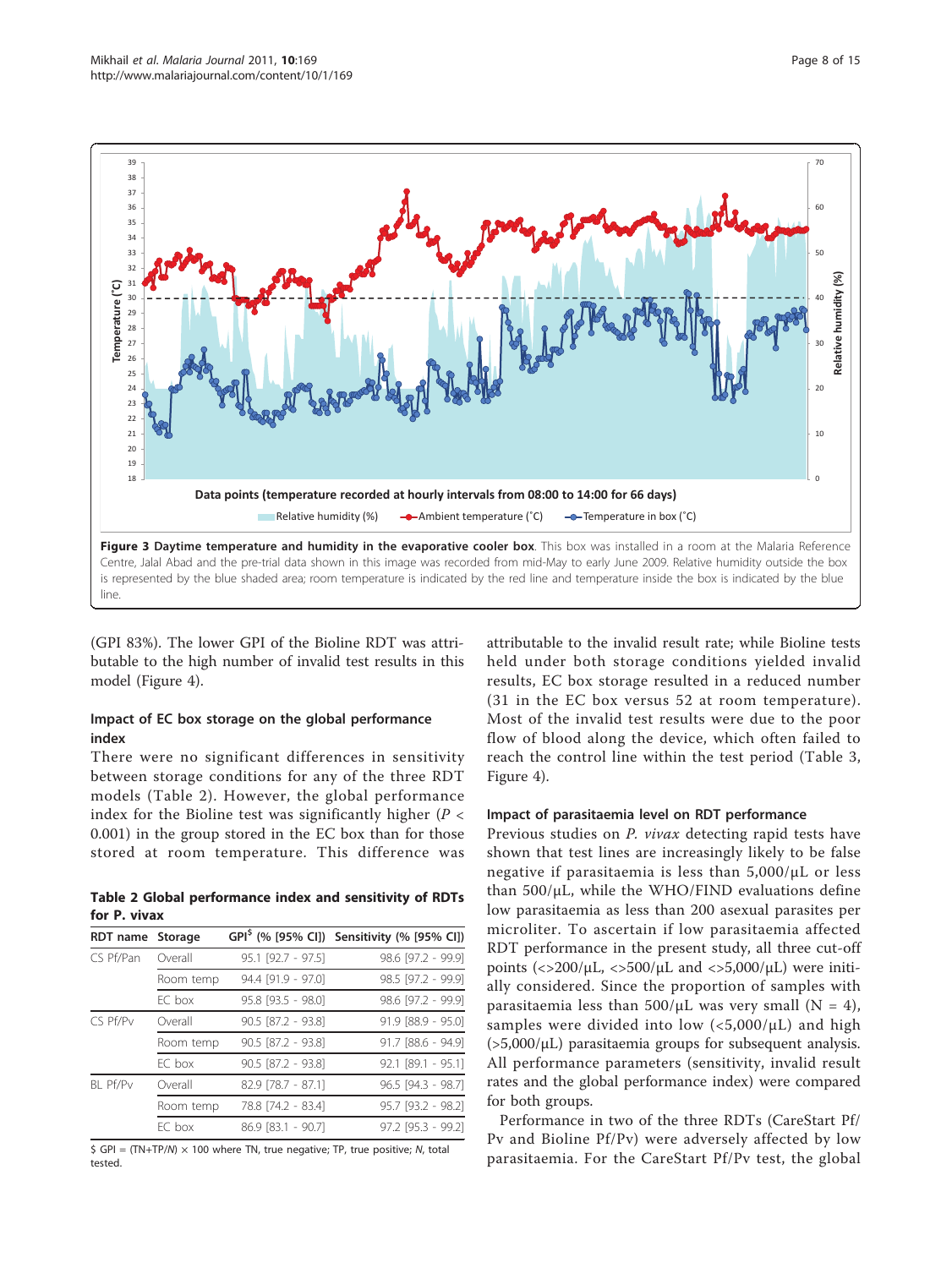<span id="page-8-0"></span>

performance index and sensitivity were significantly reduced when parasitaemia levels fell below 5,000/μL. There was a 16% difference in GPI ( $P = < 0.0001$ , table 4), while sensitivity decreased from 97.5% to 82% in the low parasitaemia group.

For the Bioline Pf/Pv test, the proportion of invalid results increased by 10% in the EC box and 12% at room temperature in the high parasitaemia group  $(> 5,000/\mu L)$  when compared to the low parasitaemia group ( $P < 0.01$ ). The resultant differences in GPI were smaller and non-significant because there were also a number of false negative RDT results in the low parasitaemia group (5 in the EC box and 7 at room temperature, respectively) but none in the high parasitaemia group (Table [5\)](#page-9-0).

## **Discussion**

In this study, the performance of three multiple species combination rapid tests for malaria were evaluated in Afghanistan against a typical sample of patients presenting with a representative range of different levels of vivax parasitaemia; the results revealed clinically

Table 3 Causes of rapid test invalidation<sup>5</sup>

| Test type | Storage type | Type 1 <sup>a</sup><br>N(%) | Type 2 <sup>b</sup><br>N(%) | Type 3 <sup>c</sup><br>N(%) |
|-----------|--------------|-----------------------------|-----------------------------|-----------------------------|
| CS Pf/Pan | Room temp    | 0                           | 2(100)                      | 0                           |
|           | EC box       | $\Omega$                    | 0                           | $\bigcirc$                  |
| CS Pf/Pv  | Room temp    | $\Omega$                    | 1(100)                      | 0                           |
|           | EC box       | 1(50)                       | 1(50)                       | $\bigcap$                   |
| BL Pf/Pv  | Room temp    | 17(33)                      | 23(44)                      | 12(23)                      |
|           | EC box       | 13 (42)                     | 13 (42)                     | 5(16)                       |

\$ Not including tests invalidated by operator error

a Type 1: Blood not cleared

b Type 2: Control line not reached

c Type 3: Control line absent

important differences between RDT models. An evaporative cooler box was simultaneously evaluated to determine if this appropriate technology storage device would prevent heat-induced deterioration in test sensitivity or global performance index under operational conditions. The unit proved to have a positive impact on some test models, while surprisingly it did not improve sensitivity to low parasitaemia.

#### Evaporative cooler box performance

As P. vivax-detecting RDTs are known to be particularly vulnerable to heat damage, their effective deployment for national programmes is dependent on the provision of locally appropriate cool chain storage solutions. In this investigation, evaporative cooling technology was selected for evaluation as it does not require electricity, could be made locally, requires little maintenance and could be placed anywhere in the clinic. This cooling system is also familiar to local end users, since the same

## Table 4 Effect of storage condition and parasite level on RDT global performance index

| Rapid test name  | <b>Storage</b> | $< 5,000$ T/ $\mu$ L    | $> 5,000$ T/µL            |  |
|------------------|----------------|-------------------------|---------------------------|--|
| CareStart Pf/Pan | Room temp      | 94.1<br>189.8 - 98.41   | 96.8<br>[94.1 - 99.6]     |  |
|                  | FC box         | 95.8<br>[92.1 - 99.5]   | 98.10<br>$[96.0 - 100.0]$ |  |
| CareStart Pf/Pv  | Room temp*     | 81.5<br>[74.4 - 88.6]   | 98.1<br>[95.6 - 100.0]    |  |
|                  | $FC$ box*      | 82.4<br>[75.4 - 89.3]   | 97.5<br>[95.0 - 99.9]     |  |
| Bioline Pf/Pv    | Room temp      | 82.4<br>$[75.4 - 89.3]$ | 76.6<br>$[69.9 - 83.3]$   |  |
|                  | FC box         | 90.8<br>[85.5 - 96.1]   | 85.4<br>[79.9 - 91.0]     |  |

\* Significant difference between false result rates for low and high parasitaemias.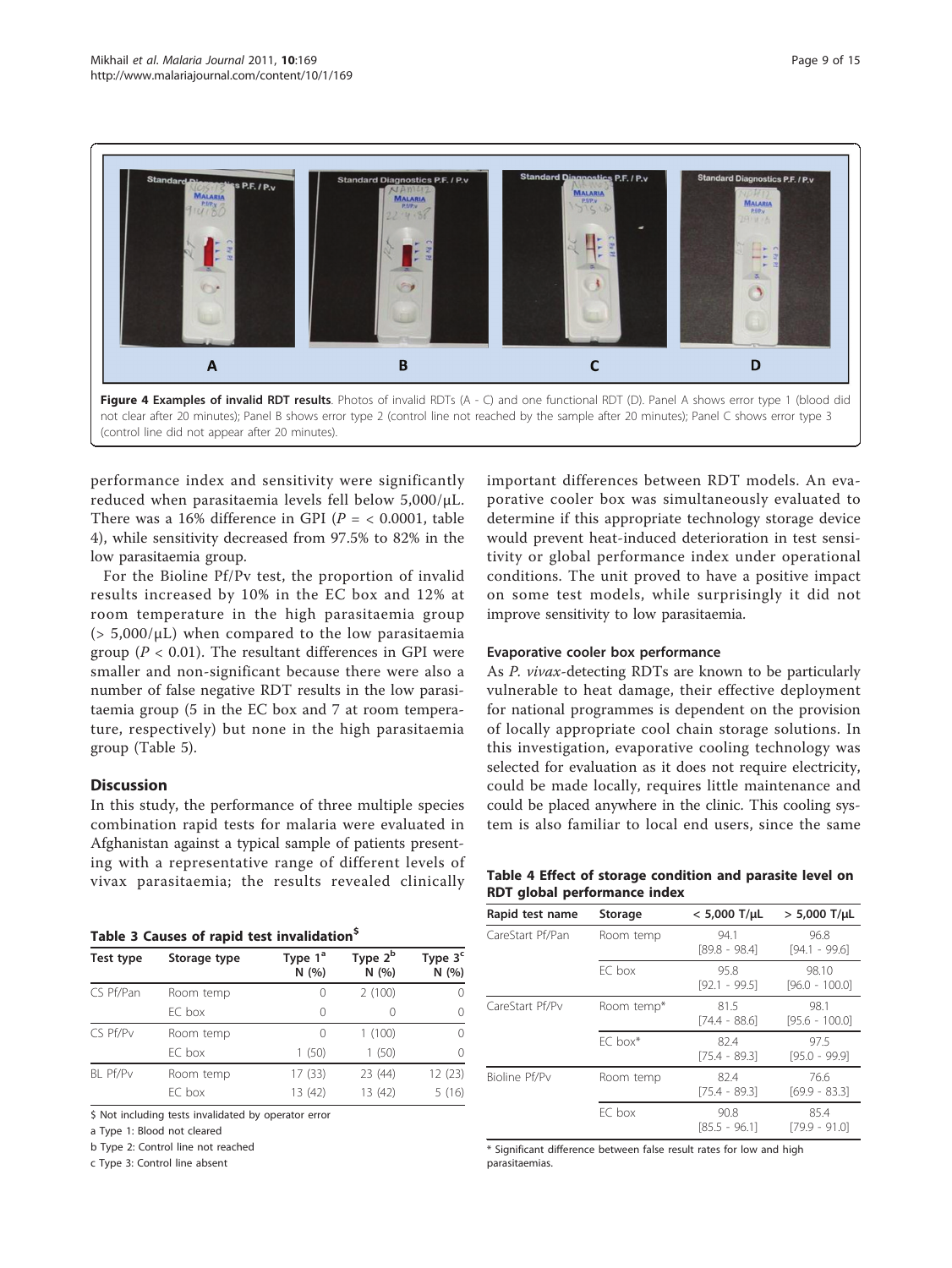<span id="page-9-0"></span>Table 5 Effect of parasite level on rapid test results

| RDT type       |           | Rapid test results |          |          | Slide results    |  |
|----------------|-----------|--------------------|----------|----------|------------------|--|
|                | Storage   | Invalid            | Negative | Positive | Parasitaemia     |  |
| CS PfPan       | Room temp | 1                  | 22       | 1        | Negative         |  |
|                |           | 6                  | 1        | 112      | Low <sup>a</sup> |  |
|                |           | 5                  | $\Omega$ | 153      | High b           |  |
|                | EC box    | 1                  | 22       | 1        | Negative         |  |
|                |           | 4                  | 1        | 114      | Low              |  |
|                |           | 3                  | 0        | 155      | High             |  |
| CS PfPv        | Room temp | $\mathbf{0}$       | 23       | 1        | Negative         |  |
|                |           | 3                  | 19       | 97       | Low              |  |
|                |           | 2                  | 1        | 155      | High             |  |
|                | EC box    | $\Omega$           | 23       | 1        | Negative         |  |
|                |           | 3                  | 18       | 98       | Low              |  |
|                |           | 3                  | 1        | 154      | High             |  |
| <b>BL PfPv</b> | Room temp | $\overline{2}$     | 22       | $\Omega$ | Negative         |  |
|                |           | 14                 | 7        | 98       | Low              |  |
|                |           | 37                 | 0        | 121      | High             |  |
|                | EC box    | 3                  | 20       | 1        | Negative         |  |
|                |           | 6                  | 5        | 108      | Low              |  |
|                |           | 23                 | 0        | 135      | High             |  |

 $a$  Low parasitaemia:  $<$  5,000/ $\mu$ L;

<sup>b</sup> High parasitaemia: > 5,000/μL

technique is used to keep water pitchers cool during the summer.

A preliminary objective of this evaluation was to determine whether a locally made evaporative cooling box could maintain an internal temperature within the range recommended for storage of RDTs by manufacturers (typically between 15 and 30°C). This was realized, since throughout the study, temperature within the box never exceeded 30°C, even though the maximum temperature recorded outside the box during the study period was 37°C. As expected, increasing daily temperatures did not adversely affect the ability of the cooler to maintain significantly lower internal temperatures, but increasing relative humidity did reduce the cooling capacity of the box, resulting in smaller temperature differentials. These results correspond well with the findings of a Cambodian pilot study on evaporative cooler boxes of a similar design [[31\]](#page-14-0). Because on average relative humidity in Afghanistan is low and does not exceed 70%, a higher average temperature differential can be achieved that would work in favour of this technology in the Afghan setting. During the study, the maximum temperature differential achieved was 14° C (RH 20%).

Additionally, the EC box was tested in eastern Afghanistan, where summer temperatures typically exceed 40°C and are representative of the hotter, low-lying regions in the country where most malaria transmission occurs. Winter temperatures were not considered in this investigation, although they could potentially cause difficulties as during this season most provinces experience sub-zero temperatures, particularly at night. Alternative mechanisms would have to be considered to protect RDTs from freezing during the winter months.

The principle objective was to ascertain if the evaporative cooler box could mitigate or prevent heat-induced deterioration in rapid test performance. To examine this, all performance parameters were compared for tests that had been stored at room temperature versus those that had been stored in the EC box. However, the impact of the box on test performance cannot be understood without prior reference to the individual characteristics of the rapid tests; a contextual overview of the performance characteristics of each RDT is, therefore given below.

#### CareStart PfPan

The CareStart PfPan test detects P. falciparum HRP2 with falciparum-specific antibodies in the first test band and Plasmodium species lactate dehydrogenase (LDH) with pan-specific antibodies in the second test band. Of the three RDTs evaluated, this test was the only device that met and exceeded WHO standard requirements for national deployment, irrespective of pre-use storage conditions and sample parasitaemia levels (sensitivity, specificity and global performance index were above 95%). The control line failed to appear in only two out of 612 tests, both of which had been stored at room temperature.

The test produced one false negative result (under both storage conditions), for a sample which was later determined to be infected with P. malariae and had the lowest parasitaemia of all the samples tested. The P. malariae infection in this sample was initially detected by Mangold PCR, as one reference read reported both blood slides to be negative and the second misidentified the infecting species as P. vivax. Species identification was later verified by the corresponding author, who located two characteristic band form trophozoites in the thin film. Plasmodium malariae is extremely rare in the region, but has been documented previously [[43](#page-14-0)] and may be under-reported due to the difficulties of identifying this parasite with typical clinic microscopy, where the thin film is rarely viewed [[44](#page-14-0)].

As such, the very low parasitaemia level of this sample was the most probable cause of detection failure; the parasites were also missed by one of the reference microscopists and the real-time PCR signal crossed the threshold at 37 cycles, indicative of a very low concentration of target DNA. Of the published evaluations on pan-specific LDH detecting RDTs, very few have reported on their ability to detect P. malariae; where this has been examined, sensitivities for the parasite range from 30 [\[45\]](#page-14-0) to 45% [[46](#page-14-0)] and in the latter case,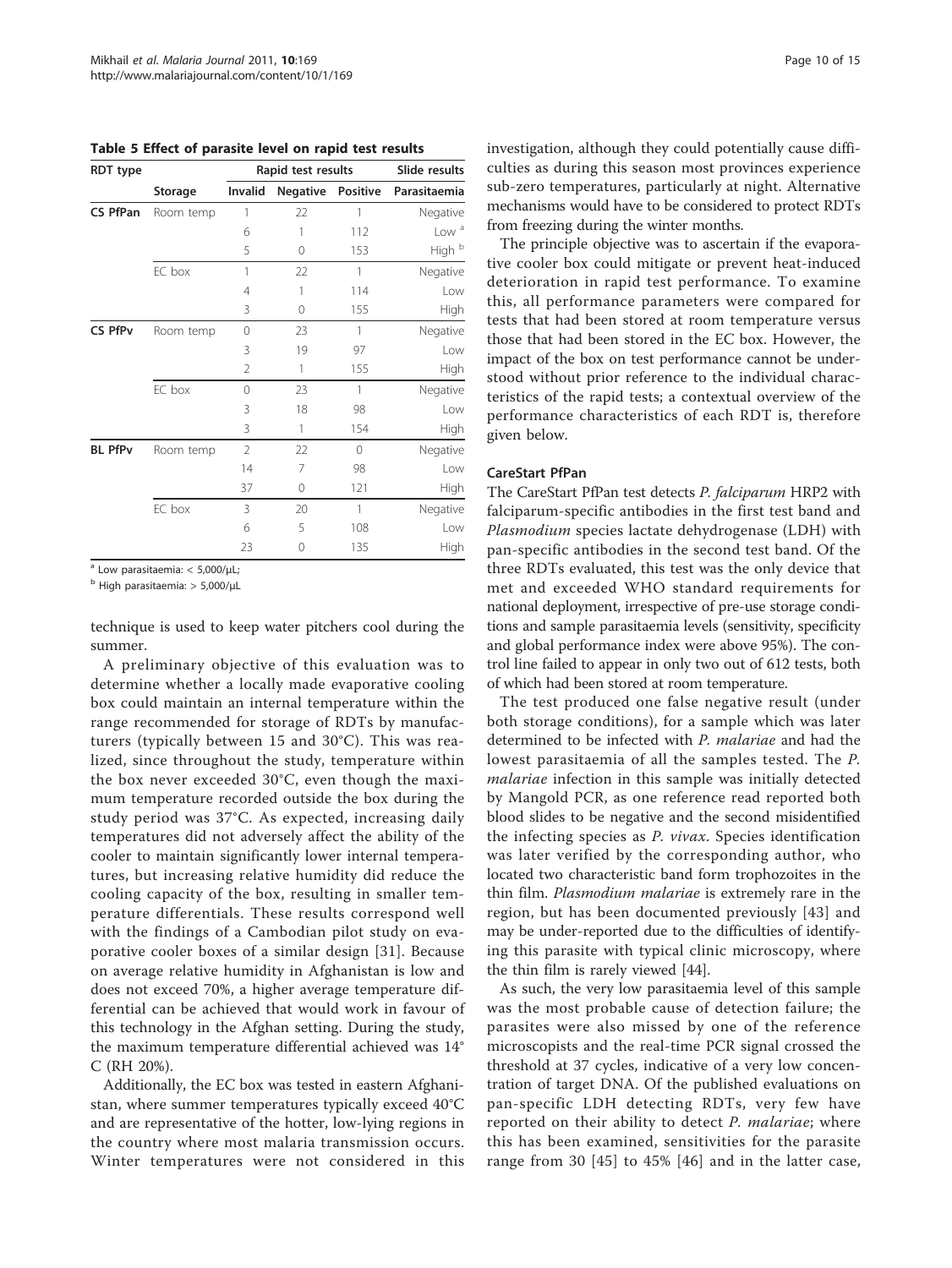poor sensitivity was attributed to the low parasitaemia levels typical of this species.

At the time of writing, there are seven published studies that have reported on the use of the CareStart Pf (HRP2) Pan(pLDH) test to detect P. vivax. Of these, two were field studies conducted in Uganda [[16\]](#page-13-0) and Madagascar [[34\]](#page-14-0), where the number of vivax cases was insufficient to draw any conclusions about this species; a third study consisted of a large school-based survey in Ethiopia, where test sensitivity was not reported [[47\]](#page-14-0). An additional two studies conducted in reference settings reported sensitivities of 77.6% [\[45](#page-14-0)] and 79.2% [\[48](#page-14-0)]; in both cases considerably lower than that determined in the present study. Field studies conducted in Myanmar [\[15](#page-13-0)] and Ethiopia [\[30\]](#page-14-0) also report lower sensitivities of this RDT to P. vivax (78.5% and 85%, respectively), although in both cases the authors note that the CareStart test was more sensitive to P. vivax than the other RDTs they had tested in parallel.

There are a number of possible reasons for the higher sensitivity determined in this study. One key distinction between field and reference settings is that in the field, the source of blood is fresh, whereas studies conducted in reference settings typically use frozen samples, where repeated freeze-thaw cycles may have damaged some of the antigens resulting in artificially reduced test sensitivity. A second potential factor is antigen variability; although LDH antigens are generally thought to be less heterogeneous than HRP2, a small amount of variation has been detected (see [[14](#page-13-0)] for example). The samples used in the present study were collected from a single region in eastern Afghanistan and are therefore likely to have low within-sample variation.

Lastly, these differences may be attributable to the different proportions of hypo-parasitaemic patients in each study. For example, 28/254 samples with parasitaemia < 500/μL were evaluated with the pan-specific model in Ethiopia, as compared to only 4/280 samples with this level of parasitaemia in the present study. Patients with very low parasitaemias may have been under-represented, as the main criterion for enrolment was a vivax positive slide as determined by clinic microscopists with varied levels of expertise. This may have reduced the scope for recruiting a sufficient number of hypo-parasitaemic patients; none the less, a sensitivity of 98.6% may be considered representative for this RDT where sample parasitaemia is greater than 500 parasites per microliter.

#### CareStart PfPv

The CareStart PfPv test detects P. falciparum with falciparum-specific HRP2 antibodies and P. vivax with vivax-specific antibodies to lactate dehydrogenase. Although this test also demonstrated 100% specificity, its global performance index was lower than the other

two RDTS, due to its reduced performance at parasite densities below 5000/μL. Reduced sensitivity at this level of parasitaemia is not unusual in P. vivax detecting RDTs; field evaluations of the Standard Diagnostics FK70 RDT and ICT malaria Pf/Pv yielded reductions in sensitivity of 19% and 26% below 5,000/μL, respectively [[28,29](#page-14-0)]. In the present study, test sensitivity was also markedly reduced from 98% to 82%. Sixteen samples were scored as false negative under both storage conditions, with parasite densities ranging from those undetectable by microscopy (with a positive PCR result) to  $3261/\mu L$ . A further seven and five RDTs, respectively, were only false negative under one storage condition (room temperature or evaporative cooler). There was no discernable pattern to the results falling within this group, which can be interpreted to mean that parasite densities below  $5,000/\mu L$  reduce the reliability and accuracy of this test, but do not always result in false negatives.

At the time of writing, the CareStart Pf/Pv RDT has been assessed in the second round of the WHO/FIND evaluation [[18\]](#page-13-0) and in two published field studies, which were carried out in Ethiopia [[49](#page-14-0)], [\[50\]](#page-14-0). Although the WHO/FIND evaluation was carried out in a non-operational setting, a drop in global performance index of 10% from standard (> 2000/μL) to low (< 200/μL) parasite densities was observed, indicating that the test performed better at low parasitaemia than in this investigation. This may have been due to the more controlled setting in the latter study, or the limited number of source sample materials utilized.

Both Ethiopian field studies found the overall sensitivity to P. vivax to be higher (95.3% in Jimma and 99% in Wondo Genet) than was found in the present investigation; however a complete breakdown of parasite densities in the study population was not reported in either case. A small number of false negatives were identified in Jimma, where the authors cite parasitaemia  $< 100/\mu L$ as the reason for non-detection. Because this RDT detects P. vivax specifically, it is unlikely to be used in regions where the number of vivax cases is negligible. Further evaluations of this test in other regions are needed to determine if the problems identified here remain an issue outside the current study setting. However, recent results from a multi-site randomized trial of this device in clinics situated in the same province show consistently reduced sensitivity at low parasite densities, with end users reporting a perception that the test is sometimes unreliable as compared to other methods (Leslie et al., unpublished results).

Interestingly, storage of this test in the evaporative cooler had no impact on sensitivity to low parasite densities. A link between poor sensitivity to a low parasitaemia and heat damage has previously been documented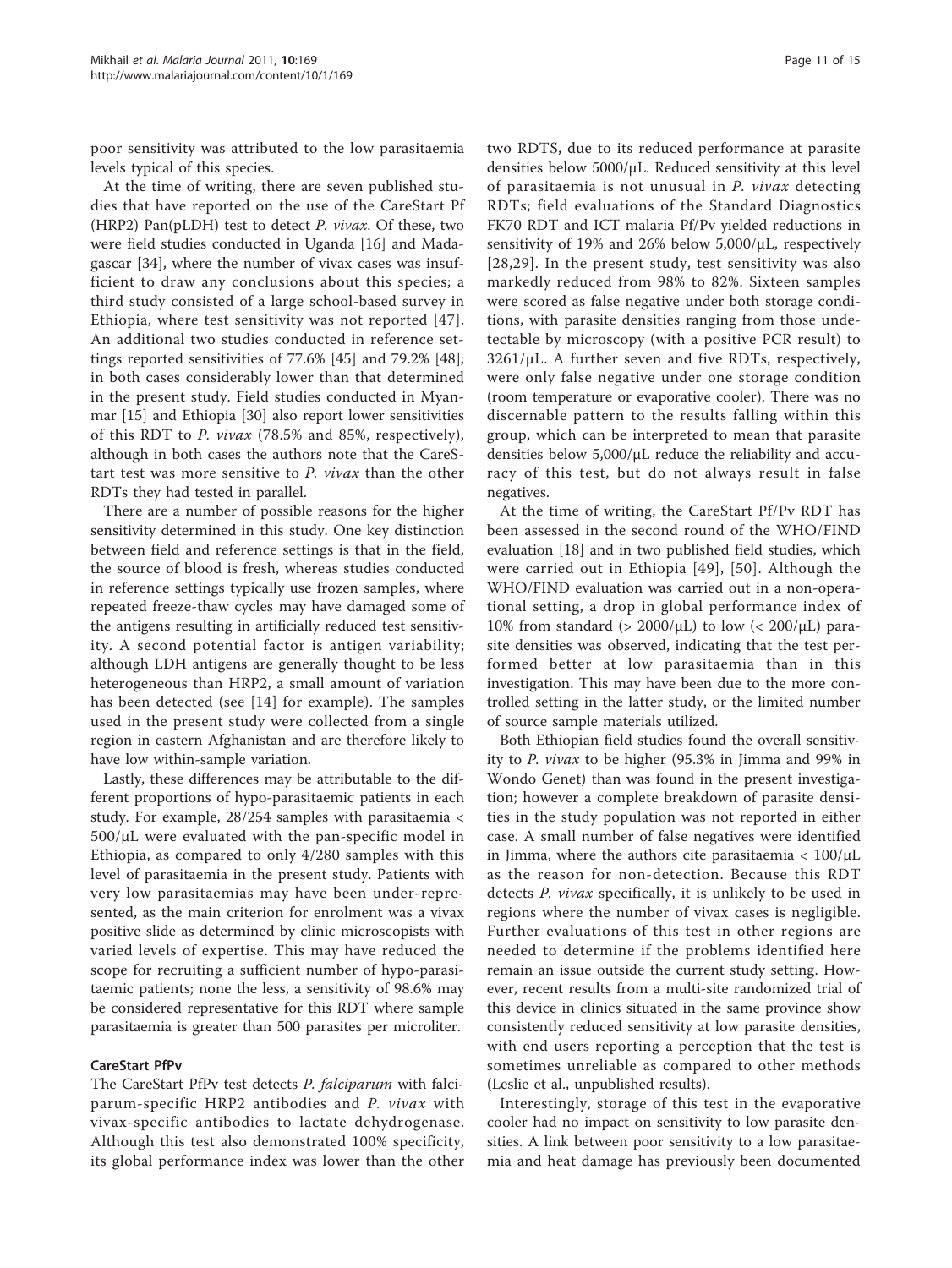for some RDTs [\[12\]](#page-13-0), although there were no P. vivax samples in the test panel, nor in the heat stability tests conducted as part of either of the recently completed WHO/FIND evaluations [[17](#page-13-0),[18](#page-13-0)]. A literature search yielded only a single reference to reduced sensitivity for P. vivax low parasitaemia after heat exposure, in the ICT Pf/Pv device [\[30](#page-14-0)]. The lack of information on this interaction is partly due to the difficulty of culturing P. vivax parasites for stability testing; it is also difficult to obtain standardized parasite densities from wild samples. In general, though, the relationship between heat, parasitaemia and RDT performance appears to be more complex than previously thought - even for pan-specific detection of P. falciparum LDH - and may only have relevance for a limited selection of RDTs. The cause of the reduced sensitivity to low parasitaemia for this test remains unclear and merits further investigation.

## Bioline PfPv

The Bioline PfPv test detects P. falciparum HRP2 with the first test line and P. vivax-specific LDH with the second test line. As with the other two devices in this evaluation, test specificity was 100%. Of the two vivaxspecific devices, the Bioline test was more sensitive (maintaining sensitivity above 90% under both storage conditions and irrespective of parasite density). However, the test produced an unusually high number of invalid results, which resulted in a global performance index of only 82.9%.

In addition to inclusion in round 2 of the WHO/FIND evaluations, the Bioline PfPv test has been subjected to a single trial in a reference setting [\[51](#page-14-0)]. To date, no other studies have been conducted on this test in the field. Sensitivity to vivax parasites in the reference setting was lower than that reported here (75.8%), with a significant reduction in sensitivity to parasite densities  $< 500/\mu L$ . A single test line, vivax-specific LDH device made by the same company has also been evaluated in a reference setting [\[52\]](#page-14-0) and in Korea [[28](#page-14-0)], with overall sensitivities of 88% and 93.4%, respectively. Reduced sensitivity to low parasitaemia is reported in both cases; however over 40% of patients recruited in Korea had parasite densities below  $500/\mu L$ , making it difficult to compare with the higher parasite levels seen in the Afghan setting.

Although an unusually high number of invalid tests were recorded in the present study, the phenomenon has received scant attention elsewhere. Invalid result rates for rapid tests may be under-reported, because the traditional parameters used to measure the performance of diagnostic tests (sensitivity, specificity, negative and positive predictive values) do not take invalid results into account. Moreover, during field trials, operators are typically instructed to disregard invalid results and repeat the tests; unless specific mechanisms are instigated to record them, the data is lost. In the current investigation, photographs of the rapid tests were taken 20 minutes after sample and buffer deposition, allowing for easy discrimination between operator errors and test failure, as well as facilitating characterization of the reasons for an invalid result. In some cases, the blood did not clear from the background (rendering the test result illegible), while in others the blood sample had stopped progressing up the strip and failed to reach the control line. Notably, this is similar to observations for the Bioline single band vivax-specific LDH test in the reference setting [\[52](#page-14-0)]; the authors of that study also described difficulties with the progress of both buffer solution and sample up the strip on two occasions.

The proportion of invalid results was affected by both parasitaemia levels and storage temperatures. Contrary to expectations, the test performed worse at parasite densities greater than  $5,000/\mu L$ , exhibiting almost twice the number of invalid results. The Global performance index was lowest for tests that had been challenged with highly parasitaemic samples and stored at room temperature.

The maximum parasite density for an invalid result was 28,181/μL and PCR cycle thresholds consistently fell below 30, indicative of the high levels of parasite DNA in these samples. A plausible explanation for this may be that the viscosity of the blood samples increased with increasing parasitaemia [[36\]](#page-14-0), thus restricting sample flow up the device and preventing the sample from reaching the control area, causing an invalid result. Although host-cell clumping is a phenomenon typically associated with P. falciparum, one study has also documented both increased cell rigidity and clumping behaviour in erythrocytes infected with vivax parasites [[53](#page-14-0)]. Both these factors would increase the viscosity of infected blood, in proportion to parasitaemia levels.

The Bioline PfPv test was the only device assessed in this study for which storage in the evaporative cooler box had a notably positive effect on performance. The invalid rate was significantly reduced when the tests were stored in the EC box. It is possible that warmer room temperatures may have resulted in some kind of mechanical damage, such as warping, to the device. If this were the case, it could explain why the flow of the sample up the strip was either curtailed completely, or slower than the time allotted for clearance of the test window by the manufacturer (maximum 30 minutes).

## Applicability of the study design for national programmes

The findings of the present study were used by the National Malaria and Leishmaniasis Control Programme to identify a suitable RDT for country-wide implementation. Three features of the study design proved to be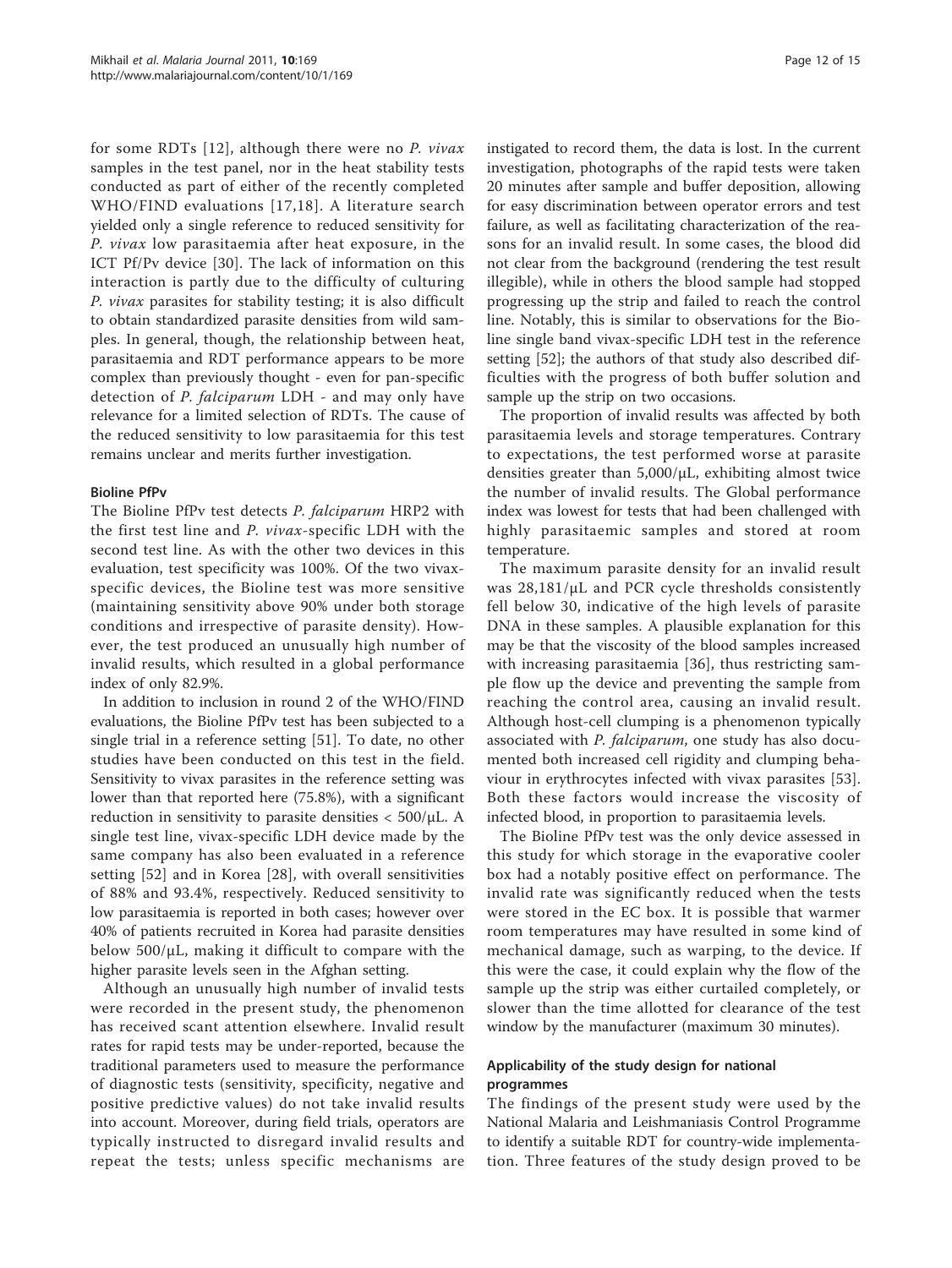particularly suitable in assisting with the decision making process.

Firstly, parasite positive patients were deliberately chosen as the focus of this study, which resulted in a wide and representative range of natural parasite densities. Slide positivity rate in Nangarhar rarely exceeds 20%; thus a much larger sample size would have been necessary to recruit the equivalent number of positive cases if all fever patients who presented at the clinics had been enrolled. One potential draw-back of this method is that extremely low parasite positive samples at the detection limit of expert microscopy are less likely to be included in the study sample. However, some RDTs did fail to register the samples with the lowest parasitaemia in the study as positive. In addition, three out of sixteen samples scored as negative by reference microscopy, which were also negative by all six RDTs, had positive PCR results.

Secondly, all RDT types and storage variants were performed in parallel for each sample and a high-resolution photograph of the panel was taken immediately after the results were read. This mechanism proved to be invaluable for quality assurance of the test results. RDTs may generate false positives if left for longer than the recommended reaction time, either due to decreased specificity of the reaction over time [[54\]](#page-14-0) or to the used test being adversely affected by humidity [[55](#page-14-0)], so they cannot be stored for future independent examination. Photographic quality control provides a permanent record from which the types of invalid test and false positive or false negative results can be further categorized.

Finally, the use of the global performance index as a composite measure of test function in this study has greatly facilitated comparisons between the selected RDTs. Sensitivity and specificity analysis are typically used to evaluate diagnostic tests against a gold standard. However, these measurements can be misleading, as invalid test results are not included in these calculations and have to be reported separately. The number of invalid tests is an important consideration for at-scale use of these tests, because they could result in significant resource wastage and loss of faith in the device by end users. Thus, although the CareStart Pf/Pan test performed better than the others by any of the measurement criteria used, differences in sensitivity between this test and the Bioline test are quite moderate. If sensitivity and specificity alone were considered, it would be easy to draw the false conclusion that the two types of RDT have comparable performance; while in fact the Bioline test, if the invalid rate is taken into account, scores considerably lower.

Lastly, the global performance index may be a more appropriate measure to use when, as in this case, the proportion of true negative and true positive samples are not equivalent. Although intra-reader and intra-lot variation were not investigated in this study, the global performance index could also be expanded for use in this context, by comparing or averaging the score for multiple readers or test lots.

#### Study limitations

This study was designed as a precursor to larger randomized trials of malaria rapid diagnostic tests in Afghanistan that are currently being conducted by the authors. Due to the short nature of this pre-study, there are a number of limitations which should be borne in mind when considering the implications of the results.

First, the samples that were selected for the study were predominantly P. vivax positive. This was done to ensure speedy recruitment that would aid in the determination of test sensitivity, as the prevalence of malaria in the study setting is low and P. vivax is the predominant species. Since the sample only included 20 malaria negative patients, the results cannot be used to infer the specificity of the RDTs. This phenomenon requires further investigation with a larger number of negative samples and some *P. falciparum* positive samples.

Secondly, patient recruitment was based on slide positivity according to the seven clinic microscopists. Three of the microscopists were expert-level and had been involved in other studies, while the remaining four had not been involved in a research programme before. The resultant sample is, therefore, restricted by their collective limit of detection and may not have included very low parasitaemic samples that were below this limit. This may be the reason why very few *P. vivax* positive samples in the study had parasitaemia less than  $200/\mu L$ .

Thirdly, inter-lot variation in test performance was not investigated in this study, since in each case a single lot was evaluated. The points of concern raised here (poor sensitivity of the CareStart PfPv test to low parasitaemia and the high invalid rate of the Bioline PfPv device) may not be a consistent issue across lots. Further investigations with different lots of the same test models are needed to confirm if these issues are persistent.

Finally, although the evaporative cooler box performed well in this study, it had little effect on the performance of tests that were stored within it. This may be due to the fact that the study was conducted in a single location, with a small number of rapid tests (306). As such, this limits inferences that can be made on the impact of evaporative cooler boxes, should they be employed at-scale, where a greater protective effect may yet be observed.

#### Conclusions

The CareStart Pf/Pan RDT outperformed the other two types of RDT evaluated on all parameters measured and gave reliable results, irrespective of storage conditions or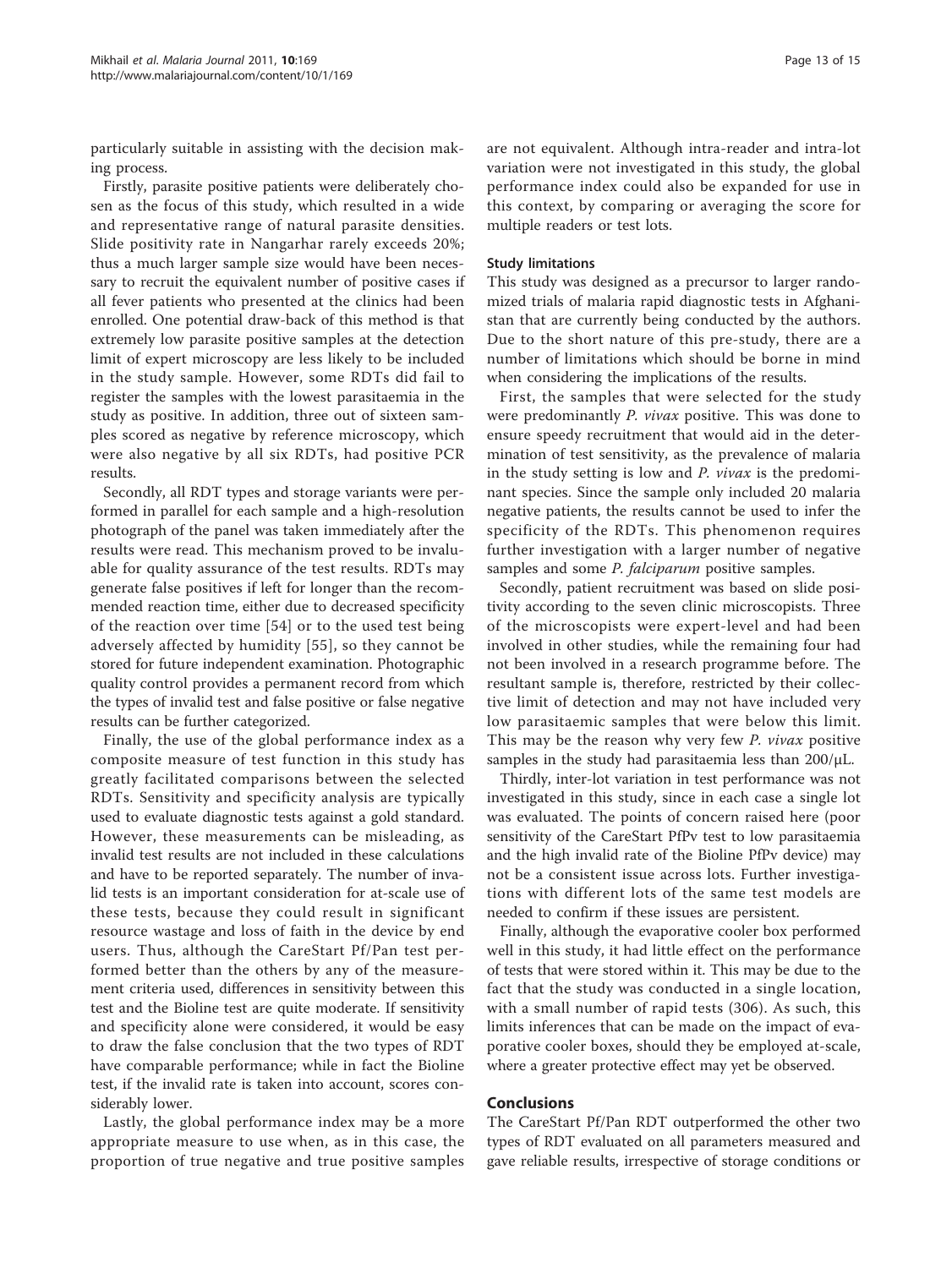<span id="page-13-0"></span>the parasitaemia level in test samples. The results show that this RDT is appropriate for vivax-predominant regions, although the need for further evaluation against falciparum cases in this setting is recognized.

Conversely, the two RDTs that were affected by parasitaemia and/or storage conditions yielded important information; firstly, that poor sensitivity to a low parasitaemia may not only be due to heat damage and secondly that the mechanical operation of rapid tests may be adversely affected by heat.

The evaporative cooler box is an appropriate storage device for poorly resourced heath centres and its effectiveness in maintaining temperatures below the recommended maximum for RDTs has been demonstrated in this study.

Finally, this investigation has highlighted the utility of evaluating RDTs in parallel with field-collected venous blood samples from a mainly malaria-positive study population, using a composite measure of performance as the primary method of comparison. Taken together, these measures constitute a simple model for semi-controlled RDT field trials which bridge the gap between assessments of efficacy and effectiveness and may be usefully replicated in other countries.

#### Acknowledgements

We thank D. Bell (WHO) for useful advice and discussions on evaporative coolers; From LSHTM, B. Cundhill for advice on statistical analysis; C. Sutherland for donation of positive reference controls for PCR, M. Burke and K. Beshir for performing quality control tests on samples with discordant PCR results. We also thank Malaria Reference Centre staff in Jalalabad who assisted with this study and provided laboratory space and finally the patients who participated in this study.

The opinions expressed in this paper are solely those of the authors and do not necessarily represent the opinions of the donors or affiliated organizations.

This research was funded by a grant to the ACT consortium from the Bill and Melinda Gates Foundation, distributed to the Health Protection & Research Organization, HealthNet-TPO and MERLIN as implementing partners by the London School of Hygiene and Tropical Medicine.

#### Author details

<sup>1</sup> London School of Hygiene & Tropical Medicine, London, UK. <sup>2</sup> Health Protection & Research Organization, Kabul, Afghanistan. <sup>3</sup>HealthNet-TPO, Kabul, Afghanistan. <sup>4</sup>World Health Organization, Kabul, Afghanistan.

#### Authors' contributions

AFWM conceptualized the study, designed the protocol, analysed the data and drafted the manuscript. TJL designed the evaporative cooler box, contributed to the study design, analysis of the results and drafting of the manuscript. MIM helped design the study protocol, trained the field staff, supervised the field work and contributed to analysis of the results. RZ performed the Mangold malaria PCRs and interpreted the results. NM contributed to the study design, facilitated and monitored the field work, and critically reviewed the manuscript. MAH supervised the field work and contributed to analysis of the results. NS contributed to the study design, facilitated the execution of the study at the Malaria Reference Centre and critically reviewed the manuscript. CJMW contributed to the study concept and design and critically reviewed the manuscript. MR contributed to the study concept and design, analysis and interpretation of the results and drafting of the manuscript. All authors have read and approved the final manuscript.

#### Competing interests

The authors declare that they have no competing interests.

Received: 28 February 2011 Accepted: 22 June 2011 Published: 22 June 2011

#### References

- 1. World Health Organization: Guidelines for the treatment of malaria. WHO Geneva;, 2 2010.
- 2. Whitty CJM, Chandler C, Ansah E, Leslie T, Staedke SG: [Deployment of ACT](http://www.ncbi.nlm.nih.gov/pubmed/19091041?dopt=Abstract) [antimalarials for treatment of malaria: challenges and opportunities.](http://www.ncbi.nlm.nih.gov/pubmed/19091041?dopt=Abstract) Malar 1 2008, **7**:S7.
- 3. Salwa ME, Abd EKA, Babiker A, Hayder A, Diagn MID: [Malaria overdiagnosis](http://www.ncbi.nlm.nih.gov/pubmed/19362256?dopt=Abstract) [and burden of malaria misdiagnosis in the suburbs of central Sudan:](http://www.ncbi.nlm.nih.gov/pubmed/19362256?dopt=Abstract) [special emphasis on artemisinin-based combination therapy era.](http://www.ncbi.nlm.nih.gov/pubmed/19362256?dopt=Abstract) Diagn Microbiol Infect Dis 2009, 64:20-26.
- 4. Nicastri E, Bevilacqua N, Schepisi MS, Paglia MG, Meschi S, Ame SM, Mohamed JA, Mangi S, Fumakule R, Di Caro A: [Accuracy of malaria](http://www.ncbi.nlm.nih.gov/pubmed/19407111?dopt=Abstract) [diagnosis by microscopy, rapid diagnostic test, and PCR methods and](http://www.ncbi.nlm.nih.gov/pubmed/19407111?dopt=Abstract) [evidence of antimalarial overprescription in non-severe febrile patients](http://www.ncbi.nlm.nih.gov/pubmed/19407111?dopt=Abstract) [in two Tanzanian hospitals.](http://www.ncbi.nlm.nih.gov/pubmed/19407111?dopt=Abstract) Am J Trop Med Hyg 2009, 80:712-717.
- 5. Hume JCC, Barnish G, Mangal T, Armázio L, Streat E, Bates I: [Household](http://www.ncbi.nlm.nih.gov/pubmed/18282270?dopt=Abstract) [cost of malaria overdiagnosis in rural Mozambique.](http://www.ncbi.nlm.nih.gov/pubmed/18282270?dopt=Abstract) Malar J 2008, 7:33.
- 6. Chandler CIR, Jones C, Boniface G, Juma K, Reyburn H, Whitty CJM: [Guidelines and mindlines: why do clinical staff over-diagnose malaria in](http://www.ncbi.nlm.nih.gov/pubmed/18384669?dopt=Abstract) [Tanzania? A qualitative study.](http://www.ncbi.nlm.nih.gov/pubmed/18384669?dopt=Abstract) Malar J 2008, 7:53.
- 7. Mwanziva C, Shekalaghe S, Ndaro A, Mengerink B, Megiroo S, Mosha F, Sauerwein R, Drakeley C, Gosling R, Bousema T: [Overuse of artemisinin](http://www.ncbi.nlm.nih.gov/pubmed/18986520?dopt=Abstract)[combination therapy in Mto wa Mbu \(river of mosquitoes\), an area](http://www.ncbi.nlm.nih.gov/pubmed/18986520?dopt=Abstract) [misinterpreted as high endemic for malaria.](http://www.ncbi.nlm.nih.gov/pubmed/18986520?dopt=Abstract) Malar J 2008, 7:232.
- 8. Joshi R, Colford JM Jr, Reingold AL, Kalantri S: [Nonmalarial acute](http://www.ncbi.nlm.nih.gov/pubmed/18337332?dopt=Abstract) [undifferentiated fever in a rural hospital in central India: diagnostic](http://www.ncbi.nlm.nih.gov/pubmed/18337332?dopt=Abstract) [uncertainty and overtreatment with antimalarial agents.](http://www.ncbi.nlm.nih.gov/pubmed/18337332?dopt=Abstract) Am J Trop Med Hyg 2008, 78:393-399.
- 9. Leslie TJ, Mikhail AFW, Mayan I, Hasanzai MA, Baktash H, Nader M, Hashimi SH, Whitty CJ, Rowland M: Accuracy of malaria diagnosis and antimalarial drug prescription at primary healthcare level in Afghanistan. Manuscript in preparation 2011.
- 10. Bell D, Peeling RW: [Evaluation of rapid diagnostic tests: malaria.](http://www.ncbi.nlm.nih.gov/pubmed/17034070?dopt=Abstract) Nat Rev Microbiol 2006, 4:S34-S38.
- 11. Coleman RE, Maneechai N, Ponlawat A, Kumpitak C, Rachapaew N, Miller RS, Sattabongkot J: [Short report: Failure of the OptiMAL rapid](http://www.ncbi.nlm.nih.gov/pubmed/12518844?dopt=Abstract) [malaria test as a tool for the detection of asymptomatic malaria in an](http://www.ncbi.nlm.nih.gov/pubmed/12518844?dopt=Abstract) [area of Thailand endemic for](http://www.ncbi.nlm.nih.gov/pubmed/12518844?dopt=Abstract) Plasmodium falciparum and P. vivax. Am J Trop Med Hyg 2002, 67:563-565.
- 12. Chiodini PL, Bowers K, Jorgensen P, Barnwell JW, Grady KK, Luchavez J, Moody AH, Cenizal A, Bell D: [The heat stability of Plasmodium lactate](http://www.ncbi.nlm.nih.gov/pubmed/17212967?dopt=Abstract) [dehydrogenase-based and histidine-rich protein 2-based malaria rapid](http://www.ncbi.nlm.nih.gov/pubmed/17212967?dopt=Abstract) [diagnostic tests.](http://www.ncbi.nlm.nih.gov/pubmed/17212967?dopt=Abstract) Trans R Soc Trop Med Hyg 2007, 101:331-337.
- 13. Jorgensen P, Chanthap LON, Rebueno A, Tsuyuoka R, Bell D: [Malaria rapid](http://www.ncbi.nlm.nih.gov/pubmed/16687674?dopt=Abstract) [diagnostic tests in tropical climates: the need for a cool chain.](http://www.ncbi.nlm.nih.gov/pubmed/16687674?dopt=Abstract) Am J Trop Med Hyg 2006, 74:750-754.
- 14. Mariette N, Barnadas C, Bouchier C, Tichit M, Ménard D: [Country-wide](http://www.ncbi.nlm.nih.gov/pubmed/18957099?dopt=Abstract) [assessment of the genetic polymorphism in](http://www.ncbi.nlm.nih.gov/pubmed/18957099?dopt=Abstract) Plasmodium falciparum and Plasmodium vivax [antigens detected with rapid diagnostic tests for](http://www.ncbi.nlm.nih.gov/pubmed/18957099?dopt=Abstract) [malaria.](http://www.ncbi.nlm.nih.gov/pubmed/18957099?dopt=Abstract) Malar J 2008, 7:219.
- 15. Ashley EA, Touabi M, Ahrer M, Hutagalung R, Htun K, Luchavez J, Dureza C, Proux S, Leimanis M, Lwin MM: [Evaluation of three parasite lactate](http://www.ncbi.nlm.nih.gov/pubmed/19860920?dopt=Abstract) [dehydrogenase-based rapid diagnostic tests for the diagnosis of](http://www.ncbi.nlm.nih.gov/pubmed/19860920?dopt=Abstract) [falciparum and vivax malaria.](http://www.ncbi.nlm.nih.gov/pubmed/19860920?dopt=Abstract) Malar J 2009, 8:241.
- 16. Fogg C, Twesigye R, Batwala V, Piola P, Nabasumba C, Kiguli J, Mutebi F, Hook C, Guillerm M, Moody A: [Assessment of three new parasite lactate](http://www.ncbi.nlm.nih.gov/pubmed/18031779?dopt=Abstract) [dehydrogenase \(pan-pLDH\) tests for diagnosis of uncomplicated](http://www.ncbi.nlm.nih.gov/pubmed/18031779?dopt=Abstract) [malaria.](http://www.ncbi.nlm.nih.gov/pubmed/18031779?dopt=Abstract) Trans R Soc Trop Med Hyg 2008, 102:25-31.
- 17. Malaria rapid diagnostic test performance results of WHO product testing of malaria RDTs: round 1 (2008). [[http://www.finddiagnostics.org/](http://www.finddiagnostics.org/resource-centre/reports_brochures/malaria-diagnostics-report-2009.html) [resource-centre/reports\\_brochures/malaria-diagnostics-report-2009.html\]](http://www.finddiagnostics.org/resource-centre/reports_brochures/malaria-diagnostics-report-2009.html).
- 18. Malaria rapid diagnostic test performance results of WHO product testing of malaria RDTs: round 2 (2009). [[http://www.who.int/malaria/](http://www.who.int/malaria/publications/atoz/9789241599467/en/index.html) [publications/atoz/9789241599467/en/index.html\]](http://www.who.int/malaria/publications/atoz/9789241599467/en/index.html).